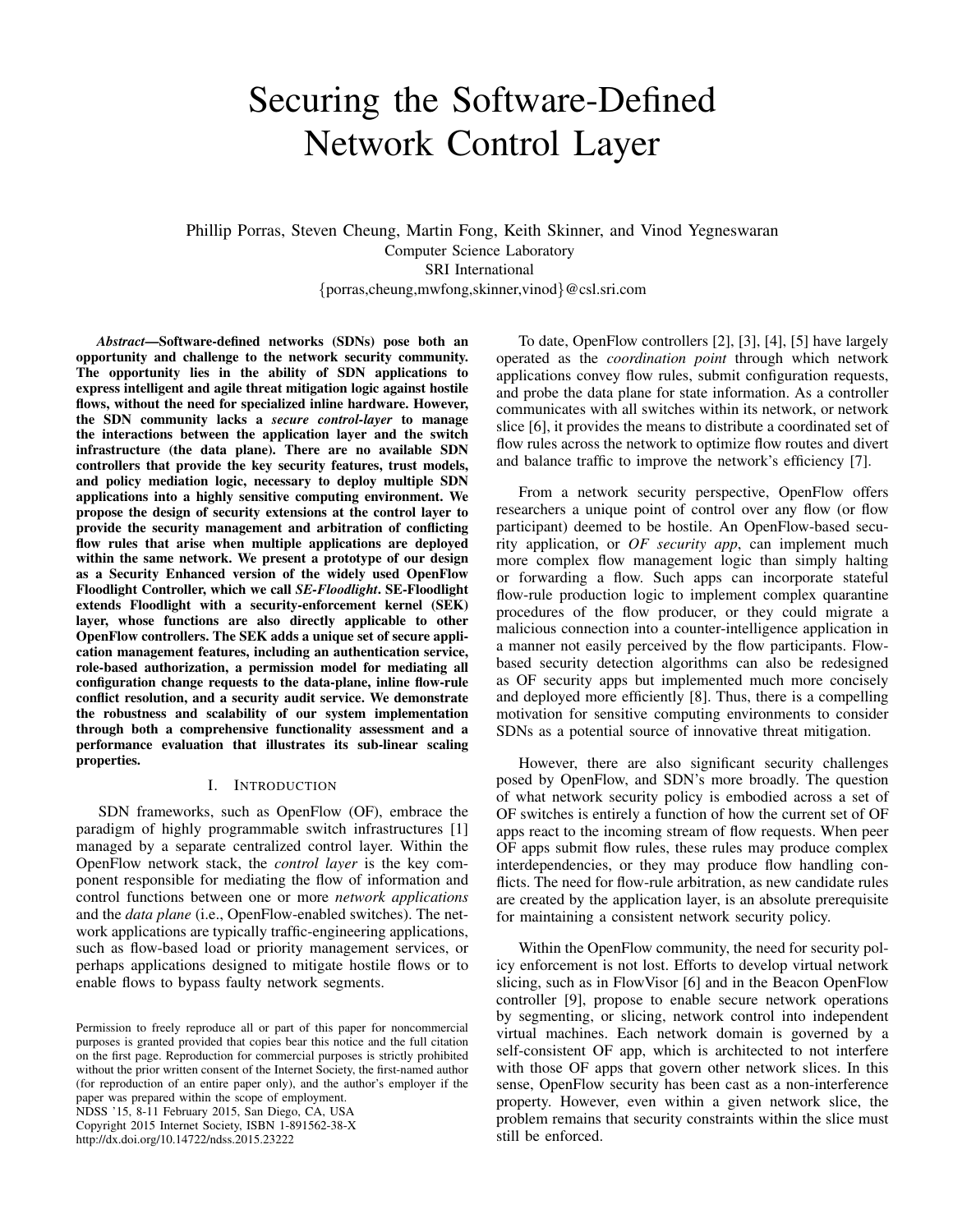*Contributions:* This paper explores the challenges of defining a security mediation layer between the OpenFlow application layer (where both security and traffic-engineering application must co-exist) and the data-plane (where switches implement the flow policies embodied in the flow rules produced by the OF Apps). To address the security mediation challenge, we propose the design of a security enforcement service embedded within the control layer, which mediates all flow rule submissions and control protocol requests produced by OF apps operating within the same network slice.

We examine the basic question of what it means to provide a complete mediation of all communications between the application layer and the data plane, and explore why the absence of such mediation makes OpenFlow unsuitable for secure network deployment. We then present a complete design description of a control-layer security mediation service, which we have implemented and deployed on one of the most widely used open-source controllers available today.

Among the critical technical challenges that our design must address is that of reconciling the dynamic production of flow-rule logic with the need to maintain consistent security policy constraints. Within OpenFlow networks, these security policy constraints are essentially flow rules, produced by an administrator or dynamically inserted by OF security apps in response to perceived threats. While we present our solution to the flow policy mediation challenge through the design description of SE-Floodlight, the described security features are fully applicable to the broader family of OpenFlow controllers.

# II. DEFINING SECURITY MEDIATION IN AN OPENFLOW **NETWORK**

This section enumerates several of the security challenges that face those seeking to deploy applications within an Open-Flow network. Here, we examine these challenges by way of motivating examples. We then follow this discussion with the presentation of a secure control-layer design that overcomes these challenges.

# *A. Challenge 1: Application Co-existence*

Consider the basic challenge of implementing two or more OF apps within the same network, as depicted in Figure 1. Suppose A1 initiates a series of flow rule insertions designed to quarantine the flows to and from a local Internet server, which is operating in a malicious manner. A2, a load-balancing app, redirects incoming flow requests to an available host within the local Internet server pool. Suppose the Internet server quarantined by A1 subsequently becomes the preferred target for new connection flows by A2, as this quarantined server is now the least loaded server in the pool. Who should arbitrate the quarantine imposed by A1 against subsequent conflicting rules produced by A2, and which OF app (A1 or A2) should prevail?

Such conflicts in traffic engineering objectives may happen often. An excellent example of an OpenFlow Stack implementing multiple (competing) traffic engineering algorithms is Google's OpenFlow-based B4 private WAN network manager [7]. Using an OpenFlow implementation of a centralized WAN-wide traffic engineering (TE) application, Google's B4 accommodates three parallel traffic-engineering components:



Fig. 1. Multi-app co-existence scenario

- *traffic throttling*: arbitrates competing application flow demands during periods when its networks resources are constrained.
- *flow balancing*: utilizes SDN's virtual circuit facilities to leverage available network capacity according to application priority.
- *fine-grained path manipulation*: it dynamically reallocates bandwidth in the face of link/switch failures or shifting application demands.

In combination, these traffic engineering functions enable Google to run the B4 private-WAN at near 100% utilization, with all links averaging 70% utilization over sustained periods, shattering the need for the typical 3-fold over-provisioning of capacity recommended by the standard networking model. In short, the centralized control paradigm of SDNs provides B4 the agility to dynamically navigate and throttle flows given the global operating needs of the private-WAN.

But how do these competing TE functions co-exist when they embody such diverse traffic TE objectives? How are conflicts resolved when a fair load-balancing strategy would dictate flows be directed down one network path, while a fault or flow-priority based assessment dictates otherwise?

To date, as in B4, the solution for OpenFlow developers has been to design competing TE logic into a monolithic application, where the arbitration of conflicting flow rules occurs fully within the app. Unfortunately, monolithic app designs are not extensible, reusable, secure, or reliably maintainable.

In this paper, we explore the potential for implementing conflict detection and resolution inline at the OpenFlow control layer. An intelligent control layer capable of arbitrating flow rule conflicts *could* offer an alternative for developing modular and reusable OF apps that may be co-instantiated within a single network. The trade-off of implementing multi-app arbitration logic at the control layer is that when an OpenFlow application loses arbitration, it must be informed of the failure, the basis for rejection, and must incorporate its own recovery logic (Section IV-F). This approach to implementing exception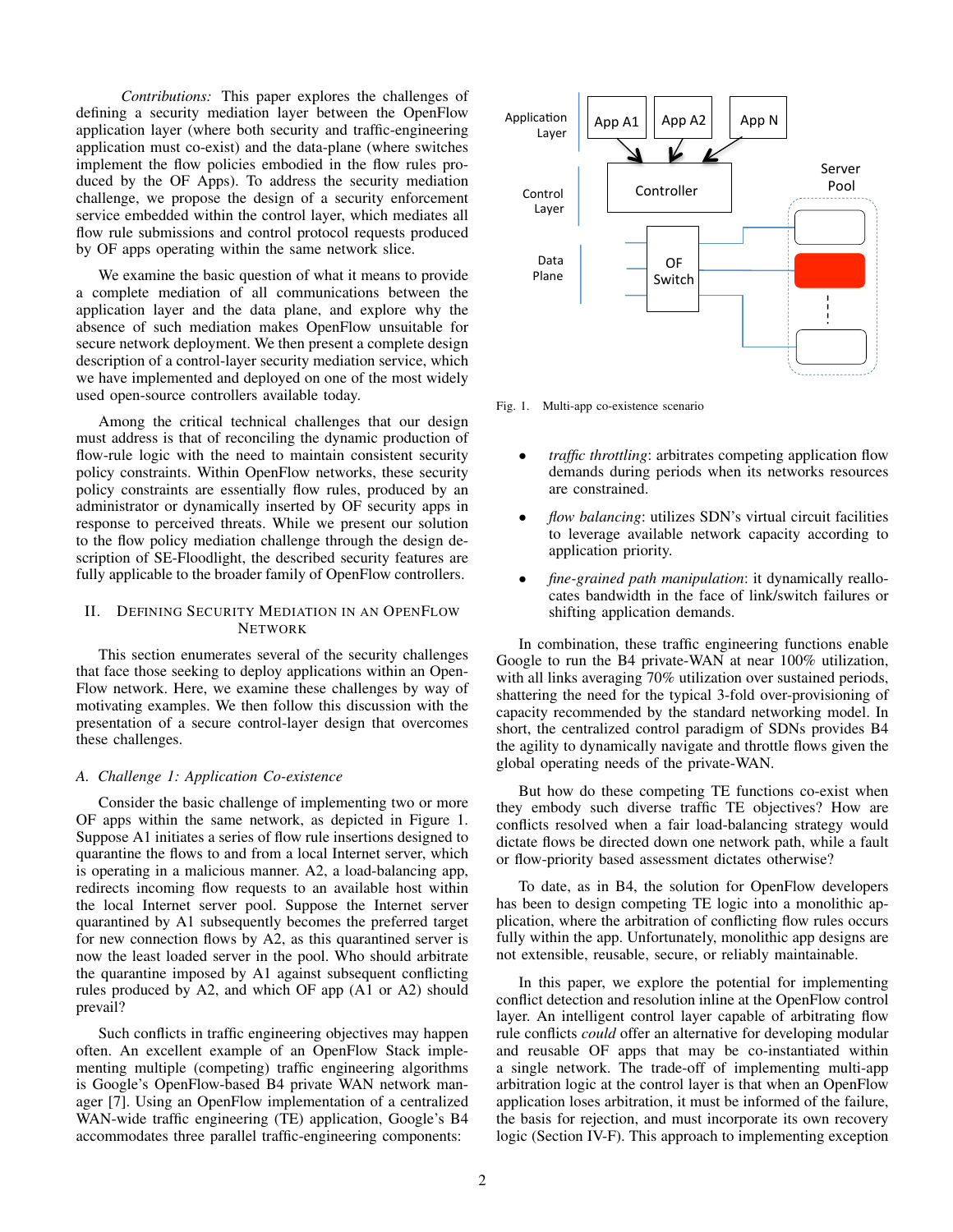logic to recover from loss from conflict arbitration is an essential element toward the design of robust and modular OF applications.

#### *B. Challenge 2: Flow Constraints vs. Flow Circuits*

Defining filters to constrain communications between network entities is a central element for defining network security policies. However, the OpenFlow protocol's introduction of the Set action empowers apps to instruct a switch to rewrite the header attributes of a matching flow. Indeed, perhaps the central benefit of SDNs is this ability to deploy softwareenabled orchestration of flows to manage network resources in an agile manner. However, this inherent flexibility in the OpenFlow protocol to define complex virtual circuit paths, also introduces significant management challenges, such as the *origin binding* [10] problem.

The creation of virtual circuits offers a particular challenge to designing a control layer capable of maintaining a consistent network security policy, where the conflicts between incoming candidate flow rules and existing flow rules are detected and resolved before rules are forwarded to the switch.

For example, let us consider the submission of a flow rule by a security application A1, which seeks to prevent two hosts from communicating.

# Rule 1: (*criteria*) A to B, (*action*) drop

As this flow constraint (i.e., dropping flows from A to B) is installed to protect the network, it should hold that any subsequent candidate flow rule should be rejected if it conflicts with Rule 1. Now consider the potential submission of three subsequent flow rules submitted by app A2, which may arrive in *any* order.

> Rule m:  $*$  to D, set D $\rightarrow$ B, Output to table Rule n: A to  $*$ , set A $\rightarrow$ C, Output to table Rule o: C to B, forw

We observe that, individually, none of the three flow rules (m, n, o) conflicts with Rule 1. The action "Output to table" indicates that once the set operation is performed, the result should continue evaluation among the remaining flow rules.

In one possible rule submission ordering [m, n, then o], if the controller were to allow rule o to be forwarded to the switch, then a logic chain will arise. That is, a flow from A to D results in the following: D's address is set to B by rule m, A's address is set to C by n, and rule o cause the flow to be forward to B. In effect, any submission order of m, n, and o, leads to the circumvention of Rule 1.

The inability to reliably handle invariant property violations in recursive flow rule logic chains established by such virtual circuits, using the Set action, is a fundamental deficiency of existing systems such as VeriFlow [11] and commercial systems like VArmour [12]. Without a scalable inline solution, this basic challenge will hinder the deployment of multiapplication deployments of OpenFlow in networks that require strong policy enforcement.

#### *C. Challenge 3: An Application Permission Model*

In addition to creating flow rules, OpenFlow provides apps with a wide range of switch commands and probes. For example, applications may reconfigure a switch in a manner that changes how the switch processes flow rules. Apps may query statistics and register for callback switch events, and they can issue vendor-specific commands to the switch.

While network operators might choose to run a third party OF app, OpenFlow offers them no ability to constrain which commands and requests the apps will issue to the switch. This notion of constraining a third party OF app's permissions may seem analogous to that of smartphone users who can choose to accept or deny a mobile app permission to access certain phone features or services. Why provide an OF App unneeded access to issue low-level vendor-specific commands, if the intent of the running app has no requirement for such calls to be issued?

#### *D. Challenge 4: Application Accountability*

The absence of design considerations for multi-app support in OpenFlow also results in a lack of ability for the control layer to verify which app has issued which flow rule. Coexisting applications could issue interleaved flow rules, all of which are then treated identically by the control layer and data plane. An arbitration system cannot assign unique precedence or priority to flow rules or switch commands produced from any application. Rather, OpenFlow's design requires that arbitration of conflicting flow rules occurs among the applications themselves. This approach limits the reusability of OF apps and results in the monolithic application designs, such as Google's B4 example.

#### *E. Challenge 5: Privilege separation*

The legacy of well-known OpenFlow controllers have essentially treated the application layer as a *library layer*, in which the traffic engineering logic is instantiated as interpreted scripts, module plugins, or loadable libraries that execute within the process space of the controller. This has largely been for the purpose of performance, but as shown in [13], the current state of established controllers are highly susceptible to network collapse from minor coding errors, vulnerabilities, or malicious logic embedded within a traffic engineering application. Even a slow memory leak within a TE application can cease the entire control layer, rendering the network unresponsive to new flow requests.

While [13] explored the robustness challenges of merging the application layer into the control layer, the implications of current controller architectures are equally problematic for implementing security mediation services. Among its implications, *privilege separation* dictates that the element responsible for security mediation should operate independently from those elements it mediates. Thus, for the OpenFlow control layer to operate as a truly independent mediator, applications should not be instantiated in the same process context as the controller.

In OpenFlow, separation between the application and control layer is achieved through a *Northbound API*, which is essentially an API defined to transmit messages between the OpenFlow application and control layers, where each operates in a separate process context. There is substantial effort to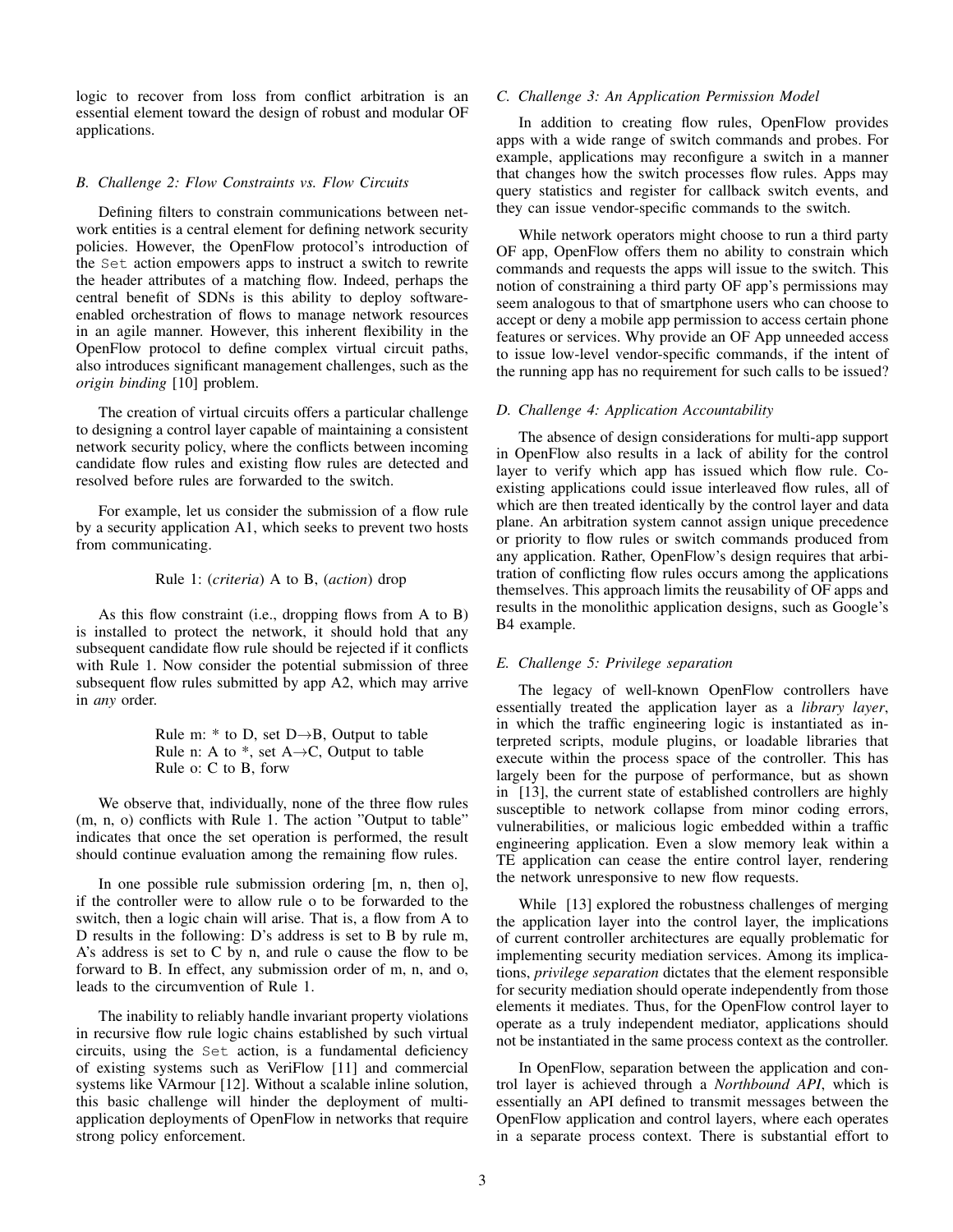establish a Northbound API standard [14], but in addition to providing the process separation necessary for fair mediation, the Northbound API should also provide strong authentication and identification services to link each app to all flow rules it has created.

#### *F. Toward a Security-Enhanced Control Layer*

In the remainder of this paper, we present our design of a security enhanced control layer that address all of the above outlined challenges. Based on this design, we created a security-enhanced version of an existing controller, which we call SE-Floodlight. This implementation represents the first fully functional prototype OpenFlow controller designed to provide a comprehensive security mediation of multiapplication OpenFlow network stacks.

## III. DESIGNING AN OPENFLOW MEDIATION POLICY

To better understand the notion of secure mediation in the context of OpenFlow networks, let us delve more precisely into what information is exchanged by the parties being mediated through the control layer.

Table I enumerates the forms of data and control function exchanges that occur between the application layer and data plane within an OpenFlow v1.0 stack.<sup>1</sup> Each row identifies the various data exchange operations that must be mediated by the control layer, and indicates the mediation policy that is implemented. Protocol handshakes used to manage the controller-to-switch communication channel are excluded: the focus here is the mediation of application layer to switch exchanges.

SE-Floodlight introduces a security enforcement kernel (SEK) into the Floodlight controller, whose purpose is to mediate *all* data exchange operations between the application layer and the data plane. For each operation, the SEK applies the application to data plane mediation scheme shown in in Table I. The *Minimum authorization* column in Table I identifies the minimum role that an application must be assigned to perform the operation. As discussed in Section IV-A, SE-Floodlight implements a hierarchical authorization role scheme, with three *default* authorization roles. The lowest authorization role, APP, is intended primarily for (non-security-related) traffic engineering applications, and provides sufficient permissions for most such flow-control applications. The security authorization role, SEC, is intended for applications that implement security services. The highest authorization role, ADMIN, is intended for applications such as the operator console app.

The objective of the mediation service is to provide a configurable permission model for a given SE-Floodlight deployment, in which both the set of roles may be extended and their permissions may be customized for each newly defined role.

Column 3 of Table I presents the default *Mediation policy* that is assigned to each available interaction between the application layer and data plane. First, the ability to define

| Flow<br><b>Direction</b> | Data Exchange<br>Operation | <b>Mediation</b><br>Policy | <b>Minimum</b><br><b>Authorization</b> |
|--------------------------|----------------------------|----------------------------|----------------------------------------|
| 01: A to D               | Flow rule mod              | RCA (Section IV-C)         | APP                                    |
| $\overline{02}$ : D to A | Flow removal messages      | Global read                | <b>APP</b>                             |
| $03: D$ to A             | Flow error reply           | Global read                | APP                                    |
| $04:$ A to D             | Barrier requests           | Permission                 | APP                                    |
| $05$ : D to A            | <b>Barrier</b> replies     | Selected read              | APP                                    |
| $06: D$ to A             | Packet-In return           | Selected read              | APP                                    |
| 07: A to D               | Packet-Out                 | Permission                 | <b>SEC</b>                             |
| $08$ : A to D            | Switch port mod            | Permission                 | <b>ADMIN</b>                           |
| $09: D$ to A             | Switch port status         | Permission                 | <b>ADMIN</b>                           |
| $10:$ A to D             | Switch set config          | Permission                 | <b>ADMIN</b>                           |
| 11: A to $D$             | Switch get config          | Permission                 | APP                                    |
| $12: D$ to A             | Switch config reply        | Selected read              | APP                                    |
| 13: A to $D$             | Switch stats request       | Permission                 | APP                                    |
| 14: $D$ to $A$           | Switch stats report        | Selected read              | APP                                    |
| $15:$ A to D             | Echo requests              | Permission                 | APP                                    |
| 16: $D$ to $A$           | Echo replies               | Selected read              | APP                                    |
| 17: $D$ to $A$           | Vendor features            | Permission                 | <b>ADMIN</b>                           |
| 18: A to $D$             | Vendor actions             | Permission                 | <b>ADMIN</b>                           |

TABLE I. A SUMMARY OF CONTROL LAYER MEDIATION POLICIES FOR DATA FLOWS INITIATED FROM THE APPLICATION LAYER TO DATA PLANE  $(A to D)$  and from the data plane to APPLICATION LAYER  $(D to A)$ 

or override existing flow policies within a switch (row 1) is the inherent purpose of every OpenFlow application. However, SE-Floodlight introduces *Rule-based Conflict Analysis* (RCA), described in Section IV-C, to ensure that each candidate flow rule submitted does not *conflict* with an existing flow rule whose author is associated with a higher authority than the author of the candidate rule.

In OpenFlow, a rule conflict arises when the candidate rule enables or disables a network flow that is otherwise inversely prohibited (or allowed) by existing rules. In OpenFlow, conflicts are either direct or indirect. A *direct conflict* occurs when the candidate rule contravenes an existing rule (e.g., an existing rule forwards packets between A and B while the candidate rule drops them). An *indirect conflict* occurs when the candidate rule logically couples with pre-existing rules that contravenes an existing rule. We discuss rule conflict evaluation in Section IV-C.

A second class of operations involve event notifications used to track the flow table state. These operations *do not* alter network policies, but provide traffic engineering applications with information necessary to make informed flow management decisions. The default permission model defines these operations as two forms of public read. The *Global read* represents data-plane events that are streamed to all interested applications who care to receive them (rows 2 and 3). *Selected read* operations refer to individual events for which an application can register through the controller to receive switch state-change notifications (rows 5, 6, 12, 14, and 16). Selected read notification represent replies to permissionprotected operations, which are discussed next. The *Packet-In* notification is an exception, in that it is received in response to flow rule insertions (vetted through RCA) that trigger the switch to notify that application when packets are received that match the flow rule criteria or when no matching flow rule is found.

The third class of operations involve those that require explicit permissions (Rows 4, 7-11, 13, 15, 17, and 18). These operations either perform *direct alterations* to the network flow policies implemented by the switch, or enable the operator to

<sup>&</sup>lt;sup>1</sup>While the Open Network Foundation (ONF) continues to introduce new features and data types in the evolving OpenFlow standards, we believe the broad majority of these emerging features will translate into a variation of these data exchange operations.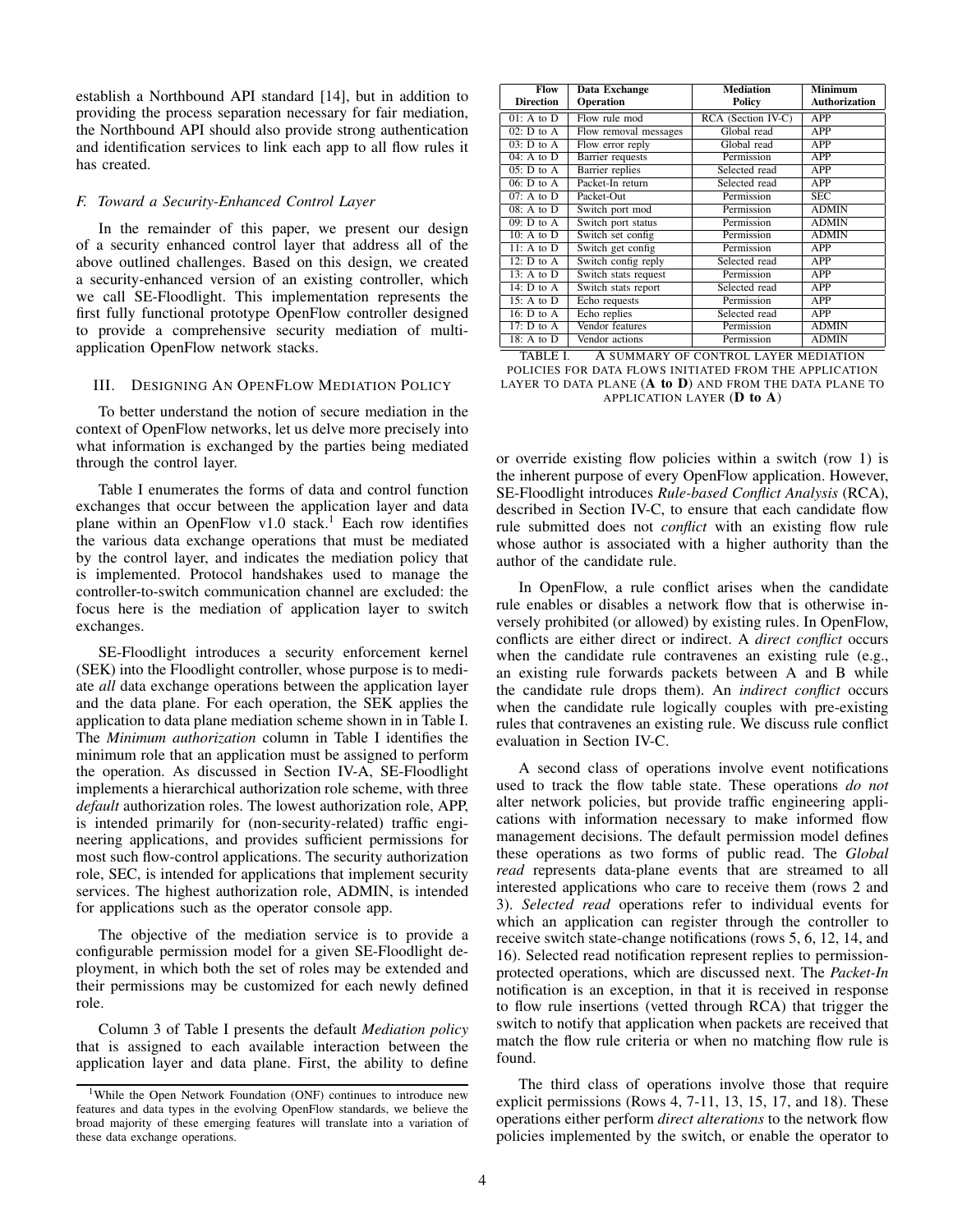

Fig. 2. High-level overview of the SE-Floodlight architecture

control switch configuration or to test switch accessibility. The intent is to grant an application permissions to the minimum set of operations necessary for it to perform the its expected functions. Custom permission sets can be granted to applications by creating additional authorization roles. Note that each permission is associated with a minimum authorization role, such that roles hierarchically above the minimum role are also granted permission to the operation. For the APP authorization role, permissions are granted for those operations that do not provide methods for altering network security policy. One exceptional operation is *Packet-Out*. SE-Floodlight restricts Packet-out to the SEC authorization role because this operation is used to formulate custom packets that are sent directly to the switch, bypassing flow table evaluation within the switch. For this operation, SE-Floodlight requires the administrator to specifically grant this permission to individual non-securityrelated traffic engineering applications.

# IV. DESIGN OF A SECURE CONTROL MEDIATION LAYER

Figure 2 illustrates the components integrated into SE-Floodlight, which extend baseline Floodlight to implement our security mediation service. Not shown in Figure 2 is a set of critical software patches which we introduce to alter and extend key elements of Floodlight. These alterations are necessary to ensure that our added components can perform full mediation of all data exchanges between the control layer and data plane. The extensions are also necessary to enable source-credential validation of each application message, and to enable our permission extensions to restrict certain application-layer interactions with the data plane.

From the bottom of Figure 2, the SEK empowers an OpenFlow stack to support multiple applications in parallel, introduce control-layer arbitration when apps produce conflicting flow logic, and imposes the application permission constraints described in Table I. The SEK extends Floodlight with five major components.

• A *Role-based Source Authentication* module provides digital signature validation for each flow-rule insertion request to provisionally limit a candidate flow rule's priority based upon the application's operating role (Section IV-A).

• A *Conflict Analyzer* is responsible for evaluating each candidate flow rule against the current set of flow rules within the *Aggregate Flow Table* (Section IV-C).

• The *State Table Manager* and *Switch Callback Tracking* components enable the SEK to maintain a locally accurate snapshot of the switch flow table (Section IV-E). This local representation is essential for enabling the Conflict Analyzer to determine whether a new candidate rule is in conflict with one or more flow rules already resident in the flow table.

• The *Permission mediator* mediates the non-flow-rule-based messages that are exchanged between the application layer and data plane. The Permission mediator denies access to an operation unless the application is authenticated under a role for which the administrator has granted permission to the operation.

An application may be run in two possible modes. First, in Section IV-B we present an application authentication scheme, which support author identity linkage for every SEKmediated message. We present a *module authentication* service, which enables a Java class to be integrity-checked and assigned a cryptographically-signed operating role. Floodlight implements network applications as Java classes, as do other Java-based controllers; there is a substantial legacy base of OpenFlow applications implemented in this manner. Thus, a key pragmatic feature of SE-Floodlightis to validate the integrity of an OF app loaded as a class module at load time, and then to assign all messages it produces to the module's signed authorization role.

However, in secure deployments of SE-Floodlight, to address the challenge of *privilege separation* one should employ the digitally authenticated Northbound remote API, with permessage credential assignment. In Section IV-F, we discuss the benefits of using this API to enable the security mediation service to operate as a truly independent mediator between the application layer and the data plane. This is the method that secure deployments of SE-Floodlight would use to ensure the integrity of the security mediation service.

Finally, Section IV-G presents the first OpenFlow security audit subsystem, which tracks all security-relevant events occurring within the OpenFlow control layer. This audit subsystem satisfies an important prerequisite for environments that must address security compliance specifications pertaining to audit of administrative functions. More broadly, the audit subsystem offers individual application accountability for all OpenFlow messages processed to and from the application layer, as well as capturing all controller-internal and switchreported security relevant events.

#### *A. Role-based Authorization*

Today's OpenFlow controllers simply do not address contentions that may arise when co-resident OF apps produce conflicting flow rules. Before we describe our conflict detection and resolution strategy (Section IV-C), we must introduce the notion of *authorization roles*, which administrators may assign to individual OpenFlow applications.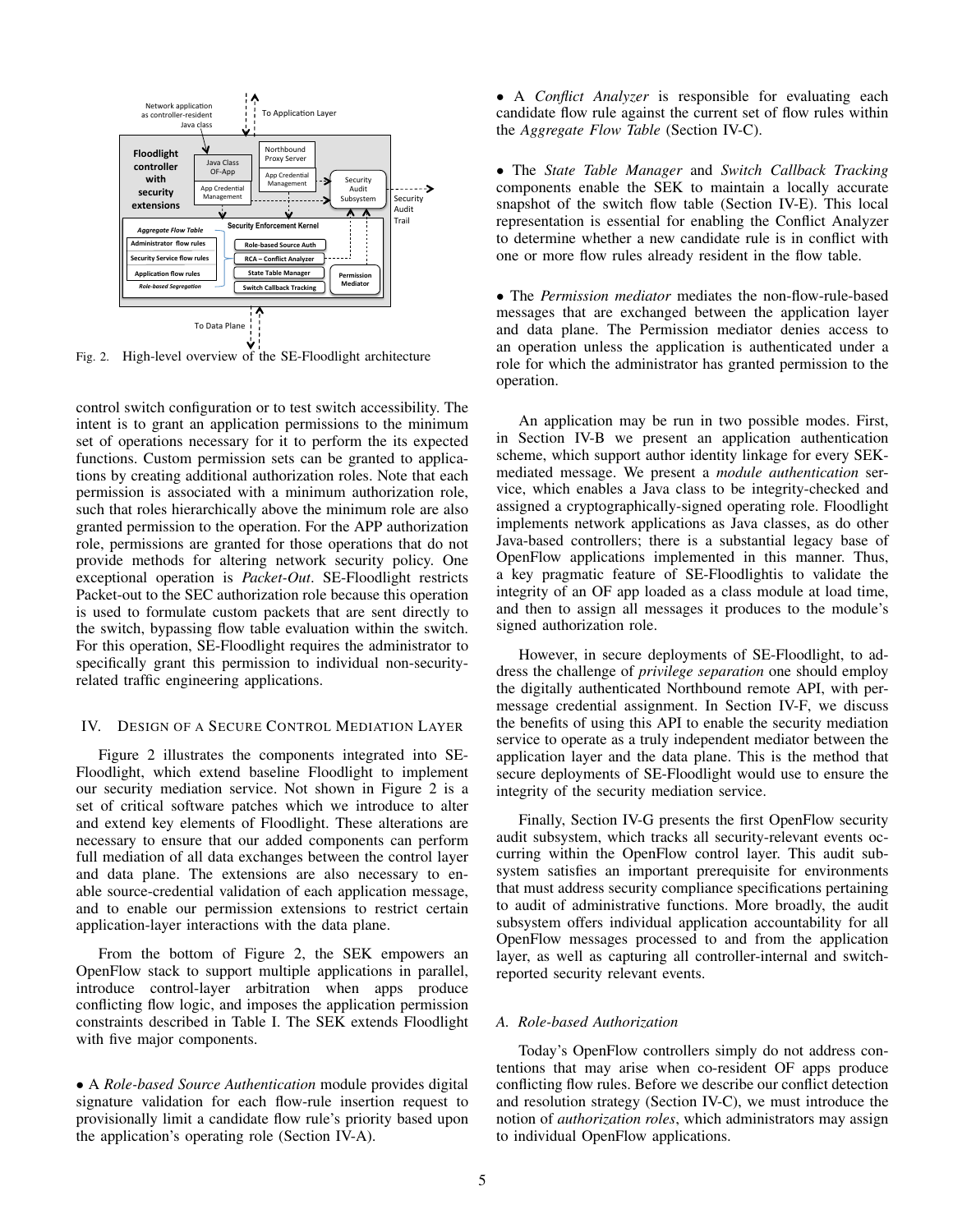An application's authorization role is assigned during the application authentication procedure, which is described in Section IV-B. Authorizations are group roles, whose members inherit both the rule authority used in conflict resolution discussed in Section IV-C, and the set of associated permissions presented in Section III. This authorization scheme introduces three default application authorization roles (types), which may be augmented by the operator with additional sub-roles, as desired.

Applications assigned the administrator role, ADMIN, such as an administrative console application, may produce flow rules that are assigned highest priority by the flow-rule conflictresolution scheme. Second, network applications that are intended to dynamically change or extend the security policy should be assigned the *security application*, SEC, authorization role. Security applications will typically produce flow rules in response to perceived runtime threats, such as a malicious flow, an infected internal asset, a blacklisted external entity, or an emergent malicious aggregate traffic pattern. Flow rules produced with the SEC role are granted the second highest priority in the rule conflict resolution scheme, overriding all other messages but those from the administrator. All remaining apps are assigned the APP authorization role.

# *B. Module Authentication*

For multi-application environments it is critical to understand which application has submitted which OpenFlow message. Module authentication provides the foundation for mechanisms such as application permission enforcement, rolebased conflict resolution, and security audit for holding errant applications accountable.

SE-Floodlight enables two operating modes when mediating OpenFlow network applications. First, it can mediate an application that is implemented as an internally-loaded Java class module, which is the (legacy) method used by Floodlight. Second, SE-Floodlight introduces a client-server Northbound API, which enables operators to separate the controller process (the security mediator) from the process space of the application (the agent being mediated); see Section IV-F.

We begin by explaining the authentication and credentialassignment scheme used when the OpenFlow application is spawned as a class module. Our approach utilizes the Java *protected factory method construct*, which produces a protected subclass for each message sent from the client application Java class to the SEK. The protected factory supplies the authentication-supporting API extensions used to communicate with the SEK, and it embeds the application's credential into a protected subclass for each object passed to the SEK. Neither the factory nor its protected sub-classes are modifiable by the Java client, unless the client contains embedded JNI code or violates coding conventions, which we discuss in *Step 1* below.

Our goal is to introduce a class-based OF application messaging scheme that adds an administrator-assigned credential to each message produced by the app, while preventing the app from tampering with this credential. The following steps outlines our approach:

• *Step 1: JNI pre-inspector module:* Prior to credential establishment of the Java class module, the Java class module must be pre-parsed by an inspection utility. If the module is discovered to contain application-supplied JNI code or classes that are declared within or extend classes in "reserved" packages, the Java class will fail pre-inspection.<sup>2</sup>

• *Step 2: Application role assignment:* Java class integration begins with an installation phase, in which the administrator generates a runtime *credential*, which includes a signed manifest for a specified Java class module, its superclasses, and embedded classes. The credential uniquely identifies the application and incorporates the authorization group role to which the application will be assigned when instantiated. The administrator also assigns the authorization role to a *security group*, which specifies an upper limit of group priority that group members may assign to the messages sent to the controller. This upper limit enables the application to assign precedents to its own stream of flow rules within the sub-range of priorities corresponding to their role.

• *Step 3: Class validation function:* If a credential has been assigned to the class module by the administrator, the the integrity of the manifest and class files contained within the running JVM context are digitally verified. If verified, the class is provided a protected factory that will populate each created object with a non-accessible subclass that contains the role found within the application's credential (i.e., all objects produced through this factory are assigned the credential provided by the administrator in Step 2). Integrity check failures result in unloading of the application and a raised exception. If no credential is present, SE-Floodlight can be configured to either not load the module or to automatically load the module using the default (APP) credential.

• *Step 4: The application submits a message to the SEK:* When the SEK receives a message from a Java class module, it inspects the message to determine whether it contains a factory-supplied protected subclass. If the message contains the protected subclass, the SEK assigns the message the group specified within the credential. If the protected subclass is not present, the SEK associates the message with a default role assigned by the administrator.<sup>3</sup>

# *C. Conflict Detection and Resolution*

The SEK employs an algorithm called *Rule-chain Conflict Analysis (RCA)*  $\frac{4}{1}$  to detect when a candidate flow-rule conflicts with one or more rules resident in the switch flow table. By *conflict*, we mean that the candidate flow rule by itself, or when combined with other resident flow rules, enables or prevents a communication flow that is otherwise prohibited by one more existing flow rules.

<sup>2</sup>Any application requiring native code should be deployed using the Northbound API, Section IV-F, while applications containing classes that inject themselves into "reserved" packages will be summarily rejected.

<sup>&</sup>lt;sup>3</sup>This may occur if the application employs Floodlight's legacy message API. No Floodlight API enables the application to bypass SEK message evaluation, and all such messages will inherit the administrator-assigned default authorization role (ideally, the lowest [APP] authorization role).

<sup>&</sup>lt;sup>4</sup>The version presented here is motivated by the Alias-set Rule Reduction (ARR) algorithm presented in a previous workshop paper [15].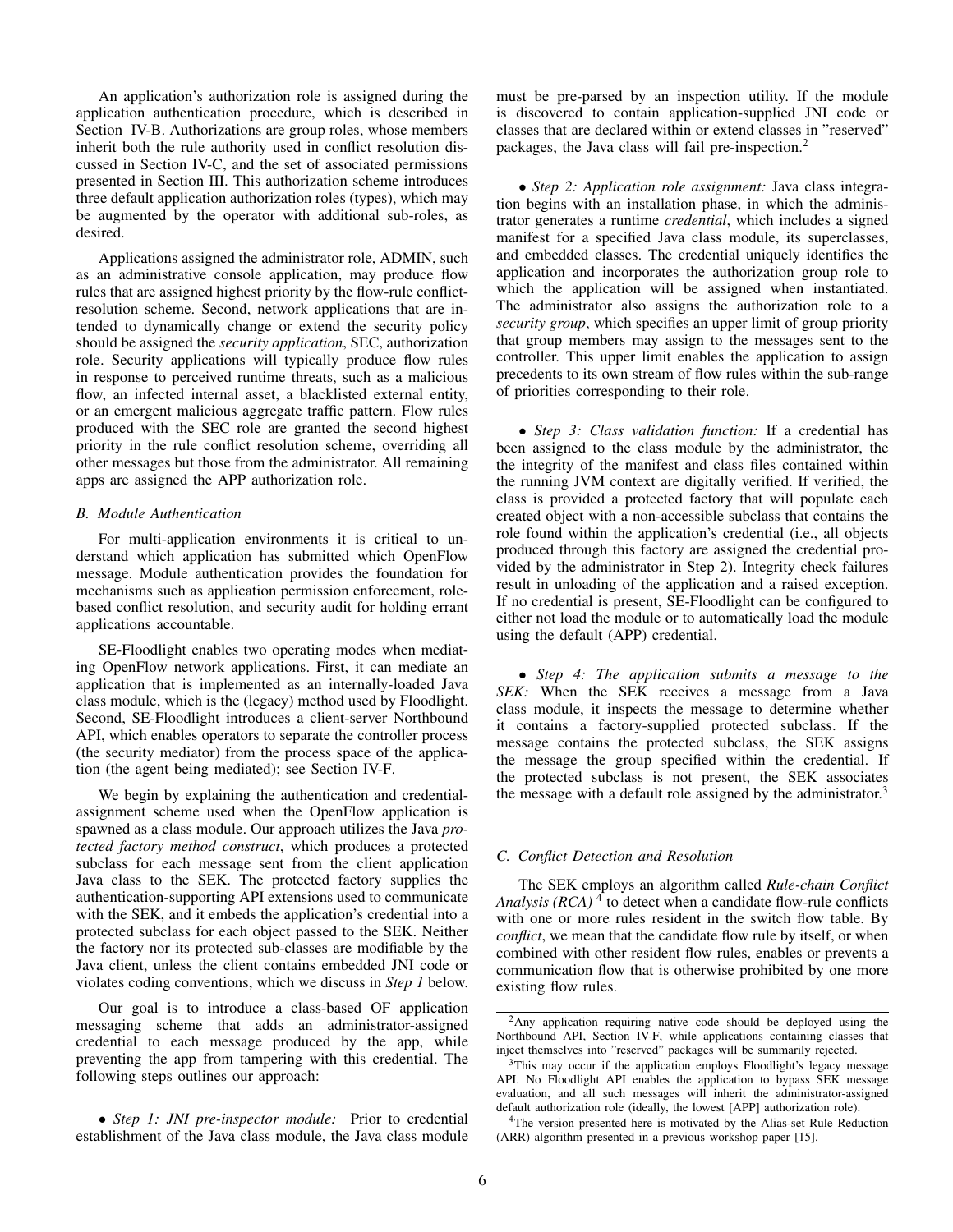*1) RCA Internal Rule Representation:* RCA maintains an internal representation of each OpenFlow rule, r, present in the switch. This representation is composed of the following elements:

- *r.criteria*: This corresponds to the flow-rule-match structures, as specified in the OpenFlow 1.0 specification.
- *r.action*: Corresponds to the flow-rule action field: the SET action effects are captured in the *r.SET mods* field (below).
	- D No output. Drop packets corresponding to this criteria
	- O\_f Forward: output to port, output to controller, or broadcast
	- $O_t$  Output to table: the flow may continue evaluation by other flow rules. This action enables two or more rules to be logically chained together when one rule whose action is O t also contains logic to alter the flow's attributes to satisfy the criteria of a second rule (i.e. the two rules form a *rule chain*).
- *r.flow altering*: Indicates whether the rule incorporates a SET action that alters the attributes involved in the match criteria
- *r.SET mods*: Captures the alterations to the flow attributes performed by the SET action. (*r.SET mods* equals *r.criteria* for all flow rules that exclude the SET action).
- *r.priority*: The priority of the rule as assigned by the application that authored the rule. (Each authorization role specifies a maximum priority that the applications may use.)

*2) Synthetic Rules:* Synthetic rules are produced by RCA and stored in the SEK's state table, but they are not forwarded to the switch. Rather, synthetic flow rules augment the state table by capturing the end points of virtual flows established through *rule chains*. From the OpenFlow controller perspective, rule chains are reducible to two deterministic end-points. A completed rule chain is one that is terminated by a flow rule whose action is either drop  $(D)$  or forward  $(O_f)$ . A candidate rule can be chained to an existing rule in either of two ways. *Tail chaining* occurs with a resident rule, *r*, when *r.action* == O\_t and *r.SET\_mods* matches *r<sub>c</sub>.criteria* (the criteria of our candidate rule). *Head Chaining* is the complementary case, where  $r_c$  *action* ==  $O_t$  and  $r_c$ *SET\_mods* matches *r.criteria*.

Tracking the correspondence between rules that contribute to the formation of a synthetic rule is accomplished by adding two attributes to the internal rule representation:

• *r.parents*: ∅ if this *r* is not a synthetic rule. Otherwise it specifies the two rules that were chained to produce the synthetic rule.

• *r.child* : ∅ if not a parent of a synthetic rule. Otherwise it specifies the synthetic rule created from *r*. Upon deletion of *r*, the child is garbage collected.

# *D. The RCA Algorithm*

*Set Definitions:* The set of active RCA internal rules, which implicitly and explicitly correspond to flow rules resident in each switch's flow table, is denoted by the set A. Upon initialization of RCA, set  $A = \emptyset$ . From A, we also create a subset,  $H_f$ , which represents the set of resident rules that may become participants at the head of a rule chain, i.e., *r.flow altering*  $==$  true and *r.action*  $==$  O t.

Much of RCA's task is to *match* the candidate rule criteria,  $r_c$ *criteria* against a resident rule's  $r_i$ *criteria*. To perform rule matching, RCA employs a binary tree with source and destination n-tuples as keys. For each candidate rule,  $r_c$ , RCA performs the follow steps:

*Step 1: Testing for direct conflict:* For each binary tree match between candidate  $r_c$  and A, RCA determines which rule takes precedence. *Rule precedence* is assigned to the rule with the highest priority. If  $r_i$  takes precedence over  $r_c$ , then *r*<sup>c</sup> is rejected with a permission (PERM) error code and RCA exits (no further evaluation is required). If  $r_c$  takes precedence over  $r_i$ , then  $r_i$  is deleted from the flow table (a delete notification is produced) and we proceed to Step 2. Otherwise, the two rule priorities are equal. In this case, if neither  $r_c$  nor  $r_i$ 's action is O\_t, their actions do not match, and  $r_c$ *SET\_mods* match *r*<sup>i</sup> *.SET mods*, then the *matching precedence policy* is applied. Otherwise, RCA proceeds to Step 2, and considers whether  $r_c$  will form a chain with other resident rules.

*Matching Precedence Policy*: When the two rule priorities are equal, then by administrative configuration, RCA will employ either a FIFO or LIFO strategy, assigning precedence to either the resident rule (FIFO) or the candidate (LIFO). FIFO is the default strategy, in that it rejects the existing candidate rule, thereby requiring the *explicit* recognition and removal of the conflicting resident rule before the candidate is added.

| <b>function</b> DIRECT FLOW TESTING $(r_c)$                      |  |  |  |
|------------------------------------------------------------------|--|--|--|
| for $r_i \in A$ matching $r_c$ do                                |  |  |  |
| <b>if</b> $(r_i)$ priority $>r_c$ priority) <b>then return</b> ; |  |  |  |
| else if $(r_i)$ priority $\langle r_c$ priority then goto step2; |  |  |  |
| else if $((r_i.action \neq O_t)    (r_c.action \neq O_t))$ then  |  |  |  |
| goto step2;                                                      |  |  |  |
| else if $r_c$ set mods $\neq r_i$ set mods then goto step2;      |  |  |  |
| else goto match precedence;                                      |  |  |  |
| end if                                                           |  |  |  |
| end for                                                          |  |  |  |
| end function                                                     |  |  |  |
| function MATCH PRECEDENCE $(r_i, r_c)$                           |  |  |  |
| <b>if</b> (strategy == LIFO) <b>then</b> reject $r_c$ and exit;  |  |  |  |
| else if $(\text{strategy} == \text{FIFO})$ then                  |  |  |  |
| mark $r_i$ for deletion and goto step2                           |  |  |  |
| end if                                                           |  |  |  |
| end function                                                     |  |  |  |

The next task is to identify conflicts that arise when the candidate combines with a resident rule to produce a rule chain. Here, let us introduce two synthetic rule variables: a synthetic tail-chain rule  $r_{tr} = \emptyset$ , and a synthetic head-chain rule  $r_{hr} = \emptyset$ . We also set  $r_{c-orig} = r_c$ .

*Step 2: Detect a tail-chaining candidate rule:* For each rule  $r_i$ , in  $H_f$ , if  $r_c$ *.criteria.src* matches  $r_i$ *.SET\_mods.src* and *r<sub>c</sub>*.*criteria.dst* matches *r<sub>i</sub>*.*SET\_mods.dst*, then we construct a synthetic tail chain rule that combines the flow logic of  $r_i$  followed by  $r_c$ . Synthetic rule  $r_{tr}$ .*criteria* is set to  $r_i$ .*criteria.src*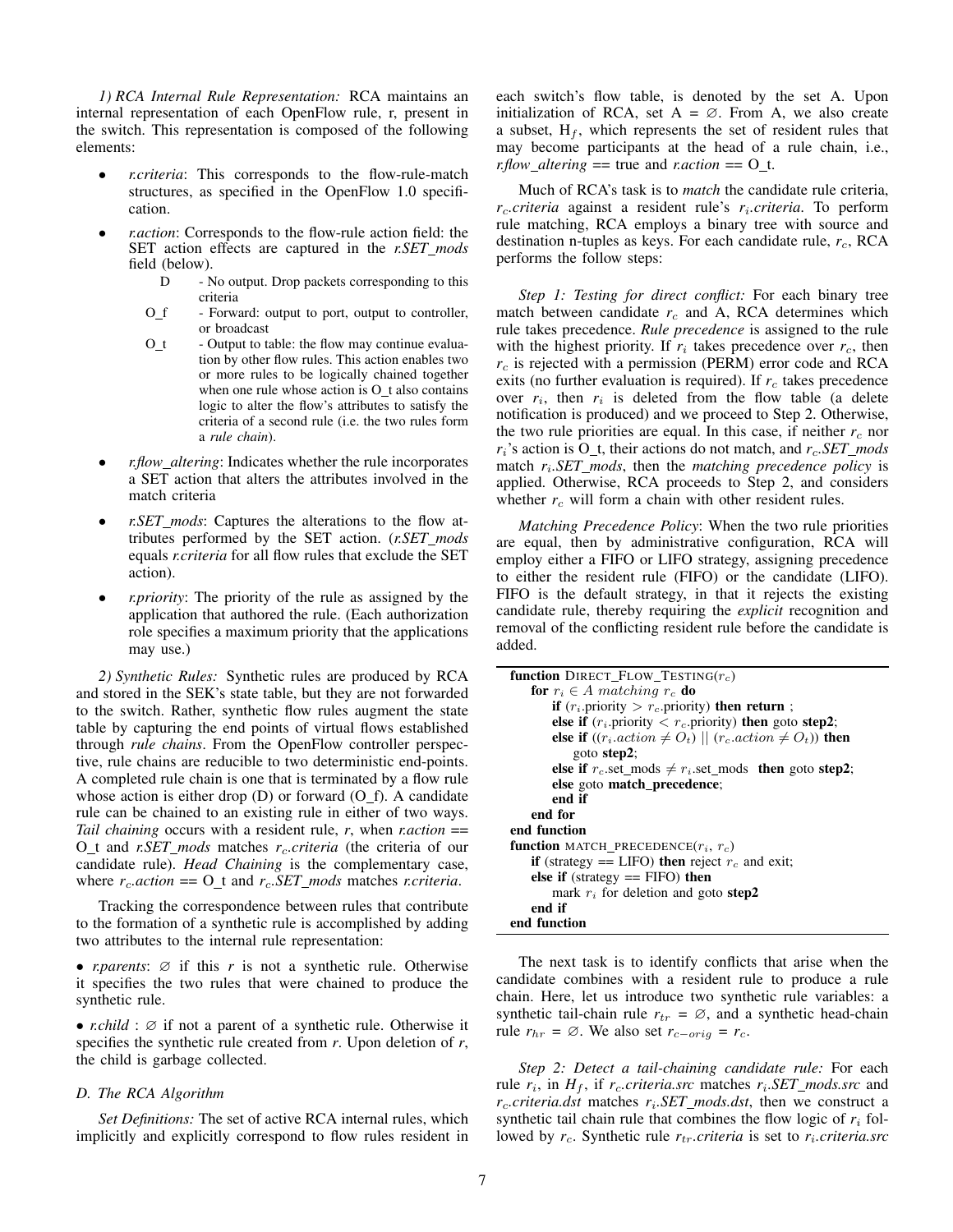and  $r_c$ *criteria.dst.* Rule  $r_{tr}$ *SET\_mods.dst* is set to the destination address of the *last* non-synthetic rule in the chain. For synthetic rules with output  $O_t$ ,  $r_{tr}$ , *SET mods.src* is the source address of the *last* non-synthetic rule in the chain; otherwise the rule chain terminates, and  $r_{tr}$ . *SET mods.src* is the source address of the *first* non-synthetic rule in the chain. Finally, set  $r_{tr}$ *priority* = lowest  $(r_c, r_i)$ , and set  $r_{tr}$ *action* to the last nonsynthetic action in the rule chain. We then add  $r_{tr}$  as a child of  $r_c$  and  $r_i$ , mark  $r_i$  for deletion (its logic is now incorporated in the synthetic rule), and set  $r_c = r_{tr}$ .

function STEP 2: DETECT\_TAIL\_CHAINING $(r_c)$ for  $r_i \in H_f \mid r_c.criteria \equiv r_i.set\_mods$  do  $r_{tr} = r_i \bigoplus r_c;$  $r_{tr}.criteria = (r_c.criteria.src, r_i.criteria.dst);$  $(r_f, r_l) = (first, last)$  non-synthetic rule in chain; if  $(r_{tr}.output = O_t)$  then  $r_{tr}.set\_mods.src = r_l.src;$ else  $r_{tr}.set\_modes.src = r_f.src;$ end if  $r_{tr}.priority = min(r_c.priority, r_i.priority);$  $r_{tr}.action = r_l.action;$  $r_c.child = r_{tr};$  $r_i$ .*child* =  $r_{tr}$ ; and mark  $r_i$  for deletion  $r_c = r_{tr}$ ; end for end function

*Step 3: Detect a head-chaining candidate rule:* If  $r_c$ *flow\_altering* == *true* and  $r_c$ *action* == O\_t, we conduct a binary tree match of *r<sub>c</sub>*.SET\_mods to each *r<sub>i</sub>*.criteria in A. Each match represents a head chaining link from  $r_c$  to  $r_i$ , and the synthetic rule  $r_{hr}$  is constructed to represents the rule set logic. Synthetic rule  $r<sub>hr</sub>$ *criteria* is set to  $r<sub>c</sub>$ *criteria.src* and *r*i *.criteria.dst*. We determine *r*hr*.SET mods*, *r*hr*.action*, and  $r<sub>h</sub>r$ *priority*, in the same manner as in Step 2 for  $r<sub>tr</sub>$ . We then add  $r_{hr}$  as a child of  $r_c$  and  $r_i$ , mark  $r_i$  for deletion, and set  $r_c = r_{hr}$ .

| <b>function</b> STEP 3: DETECT HEAD CHAINING $(r_c)$                             |
|----------------------------------------------------------------------------------|
| <b>if</b> $r_c$ flow altering and $r_c$ action = $O_t$ then                      |
| <b>for</b> $r_i \in A \mid r_c.set \text{ mod } s \equiv r_i.criteria$ <b>do</b> |
| $r_{hr} = r_c \bigoplus r_i;$                                                    |
| $r_{hr}.$ criteria = $(r_c.criteria.src,r_i.criteria.dst);$                      |
| set $r_{hr}$ set_mods, action, and priority as in Step 2;                        |
| $r_c.child = r_{hr}$                                                             |
| $r_i$ . <i>child</i> = $r_{hr}$ ; and mark $r_i$ for deletion                    |
| $r_c = r_{hr}$                                                                   |
| end for                                                                          |
| end if                                                                           |
| end function                                                                     |

*Step 4: Chained rule conflict analysis:* For rule chain  $r_c$ , we conduct a binary tree match of  $r_c$ *SET\_mods* against all *r*<sub>i</sub>.*criteria* in A. If a match is found such that *r*<sub>c</sub>.*action*  $\neq$ *r*i *.action*, then a policy conflict exists and RCA determines which rule takes precedence in the same manner as in Step 1. If  $r_c$ -priority is lower than  $r_i$ -priority then  $r_c$  is rejected with a permission (PERM) error code and RCA exits. If  $r_c$ *priority* is higher than  $r_i$ *priority*, then  $r_i$  is deleted from the flow table (a delete notification is produced). If *r<sub>c</sub>*.*priority*  $= r_i$  *priority* and RCA enforces LIFO, then  $r_i$  is marked for deletion; otherwise  $r_c$  *action* =  $r_i$  *action*.

```
function STEP 4: CHAINED_CONFLICT_ANALYSIS(r_c)for r_i \in A \mid r_c.set\_modes \equiv r_i.criteria do
       if (r_c.action == r_i.action) then continue;
       end if
       // policy conflict exists
       if (r_c.priority < r_i.priority) then
           reject r_c with PERM error and exit;
       else if (r_c.priority > r_i.priority)||(strategy == LIFO)
then
           delete r_i and notify
       else r_c action = r_i action
       end if
   end for
end function
```
*Step 5: Integrate rule changes to*  $H_f$  *and A: Provisionally,* if the *r*  $\neq$  ∅, add *r<sub>c−orig</sub>*, *r*<sub>tr</sub>, and *r*<sub>hr</sub> to *H*<sub>f</sub> and A. <sup>5</sup> Delete all *r*<sup>i</sup> marked for deletion.

*1) Multiple Switches:* For simplicity, the algorithm described in Section IV-D is for a single switch. However, SE-Floodlight can also handle flow-rule mediation among multiple switches. To accomplish this, we provide an OpenFlow switch port connectivity table, where each row has two *switch identifier:physical port* pairs, S:P and S':P', that represent a bi-directional physical connection between two OpenFlow switches S and S'.

At a high level, the multi-switch algorithm uses RCA for individual switches. When a flow-rule transitions from one switch to another, SE-Floodlight changes the evaluation context to that of the receiving switch. Specifically, when a flow rule is evaluated for a given switch S with an *Output-to-Port* action to port P, SE-Floodlight checks for S:P in the table. If S:P is found, SE-Floodlight replaces the action with a *Goto-Connected-Switch* pseudo-instruction referencing S'. When the instruction is evaluated, it then changes the table context to S' before continuing to the RCA evaluation.

2) Complexity: In Step 1, the binary tree search of  $r_c$ through A requires  $O(log N)$  comparisons, where N is the number of rules that are present in A. This step represents the bulk of switch forwarding and filtering rules that are produced for direct flow handling in a switch. However, traffic engineering applications will also produce rules to conduct flow rerouting logic, and rule candidates involved in altering flowrule criteria attributes must be further processed by Steps 2-5. Tail chain analysis requires *O(log M)* comparisons, where M is the number of n-tuples that are present in  $H_f$ ,  $M \le N$ . Steps 3 only occurs when  $r_c$  is a chaining candidate, and requires *O(log N)* comparisons, Step 4 requires *O(log N)* comparisons when  $r_c$  produces a synthetic rule, and Step 5 requires  $O(log$  $N + log M$ ) comparisons. Thus, in the degenerate case, where M == N, RCA conflict resolution remains *O(log N)*.

# *E. Flow Policy Synchronization*

A key facility of flow-rule conflict resolution is the ability for the control layer to maintain an accurate picture of the flow table state of the managed switch. SE-Floodlight maintains

<sup>&</sup>lt;sup>5</sup>The respective conditions are  $r_{c-orig} = \emptyset$ ;  $r_{tr} \neq \emptyset \land r_{tr}.child \neq \emptyset$ ;  $r_{hr} \neq \emptyset \land r_{hr}.child \neq \emptyset$ .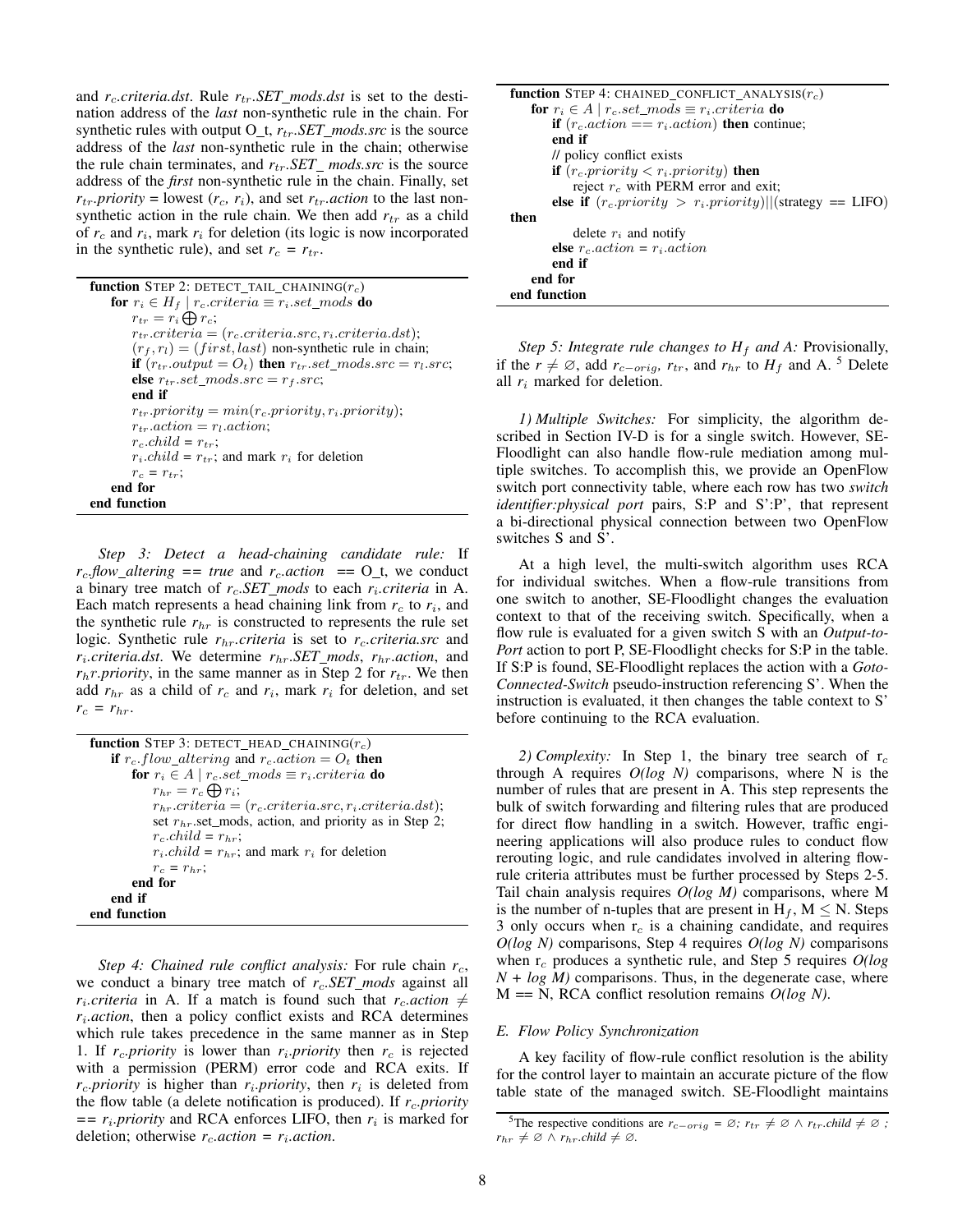this state synchronization using two modules: the state table manager, and the switch callback tracer. Combined, these two modules maintain an accurate state of all active flow rules, their disposition within the switch's flow table, and the authorization role of the rule producer.

When a flow rule is inserted into the switch, the rule and the associated role of the flow-rule author, are recorded in the aggregate state table in its internal rule form. Before inserting a flow rule in the switch, the SEK enables the flow removal notification flag (OFPFF SEND FLOW REM) on the rule, informing the switch to send a flow removal notification message when a deletion occurs. A flow rule may be deleted by the switch through rule-specific idle and hard timers. The SEK may also initiate the expulsion of a resident rule from the switch flow table.

When the SEK forwards a flow rule to the switch, it also records the rule or its derived rule chain in its local rule table. When a local rule is purged from the local rule table, its corresponding flow rule in the switch flow table is also purged and the SEK performs a barrier request to ensure the rule is removed prior to processing the next application layer message. The barrier notification is tracked by the switch callback tracer.

The memory complexity of the state table manager is linearly bounded by the capacity of the switch flow table. State table manager memory usage is not a function of the packet stream processed by the switch.

# *F. Process Separation*

The Northbound API enables an application to be instantiated as a separate process and ideally operated from a separate non-privileged account. The main elements of the Northbound API are the protocol specification, the controllerside server module, and the language-specific access libraries. Connections to the server can be secured using standard SSL communication with either server or mutual authentication. In addition, the initial dialog can be configured to include an additional password-based authentication handshake.

The most unique and important aspect of this Northbound API specification is its ability to assign an authenticated application credential to every OpenFlow message that passes through the API. The initial connection establishment between an application and the Northbound API employs both a credential-based mutual authentication and password exchange over OpenSSL. Either or both authentication schemes may be used for author and role validation. Upon successful authentication, the validated role is checked against a preloaded configuration file, that is configured and managed by the network administrator, which contains the authorization role and privileges that this application will inherit. The role inheritance occurs by the instantiation of an individual serverside proxy object, which is assigned to marshal all messages to the SEK from this client. This proxy is instantiated using the same protected factory method described previously for client Java classes (Section IV-B), wherein this case the factory (and the application's credential) is assigned to the proxy. Upon successful authentication, all client API messages are received by its server-side proxy, and marshaled to the SEK as message objects.

Northbound API messages are divided into four types: Southbound-OpenFlow, controller-service, internal, and extensions. The Southbound-OpenFlow messages contain the OpenFlow protocol elements plus additional required context elements, such as the data-path identifier for a specific switch. While the structure of OpenFlow protocol elements embedded in the Northbound API protocol remains logically the same as in the OpenFlow specification, the elements are encoded using the GPB framework to provide a consistent and compact encoding scheme for all Northbound API protocol messages.

The controller-service messages provide remote clients with access to essential controller services, such as registering and deregistering to receive Southbound OpenFlow messages (e.g., Packet-In messages), query for permission to use an OpenFlow protocol type (e.g., send a Packet-Out message), and properly handling a switch-synchronizing barrier request-reply pair. *Extension messages* provide access to auxiliary controller functions, such as a device query for switch-port location or known IP address information. *Internal messages* include the initial handshake, any configured non-SSL authentication, setting or changing queue policy, error events related to server connections, and testing connection stability or latency with a ping request.

# *G. Security Audit Service*

OpenFlow-based network event auditing and packet-level logging facilities have garnered increased attention in response to the dire need for advance solutions in understanding stability issues in complex traffic engineering applications, and for diagnosing ever increasingly complex network topologies. For example, systems like NetSight [16] and ndb [17] offer refined *packet-level tracing* facilities to understand how traffic traverses the network infrastructure. In the case of ndb, a postcard-based strategy is used to recover the route that packets take to complete the connection. NetSight builds upon this concept but introduces a system for tracking packet traversal history through the network, and for driving interactive debugging and monitoring systems. NetSight also records the data plane's flow table state and logs packet traces. OFRewind is an example *network-event-based* audit system for recording and playing back SDN control-plane traffic [18]. OFRewind is able to replay these network events through topologies for troubleshooting or debugging network device and control plane anomalies.

SE-Floodlight introduces yet another form of auditing in OpenFlow. Here our intention is focused on holding individual applications accountable for the OpenFlow messages they produce, and for tracking all all security-relevant events which are visible to the control plane. This OpenFlow audit subsystem satisfies an important functional prerequisite for environments requiring conformance with most security compliance specifications pertaining to audit of administrative functions. More broadly, it offers *substantial* help in tracking OpenFlow application-layer behavioral issues, such as for troubleshooting application correctness or comparing flow record production performance among similar applications that are exposed to the same network traffic.

Here, we introduce a translation of the common security audit requirements defined in criteria such as in the DoD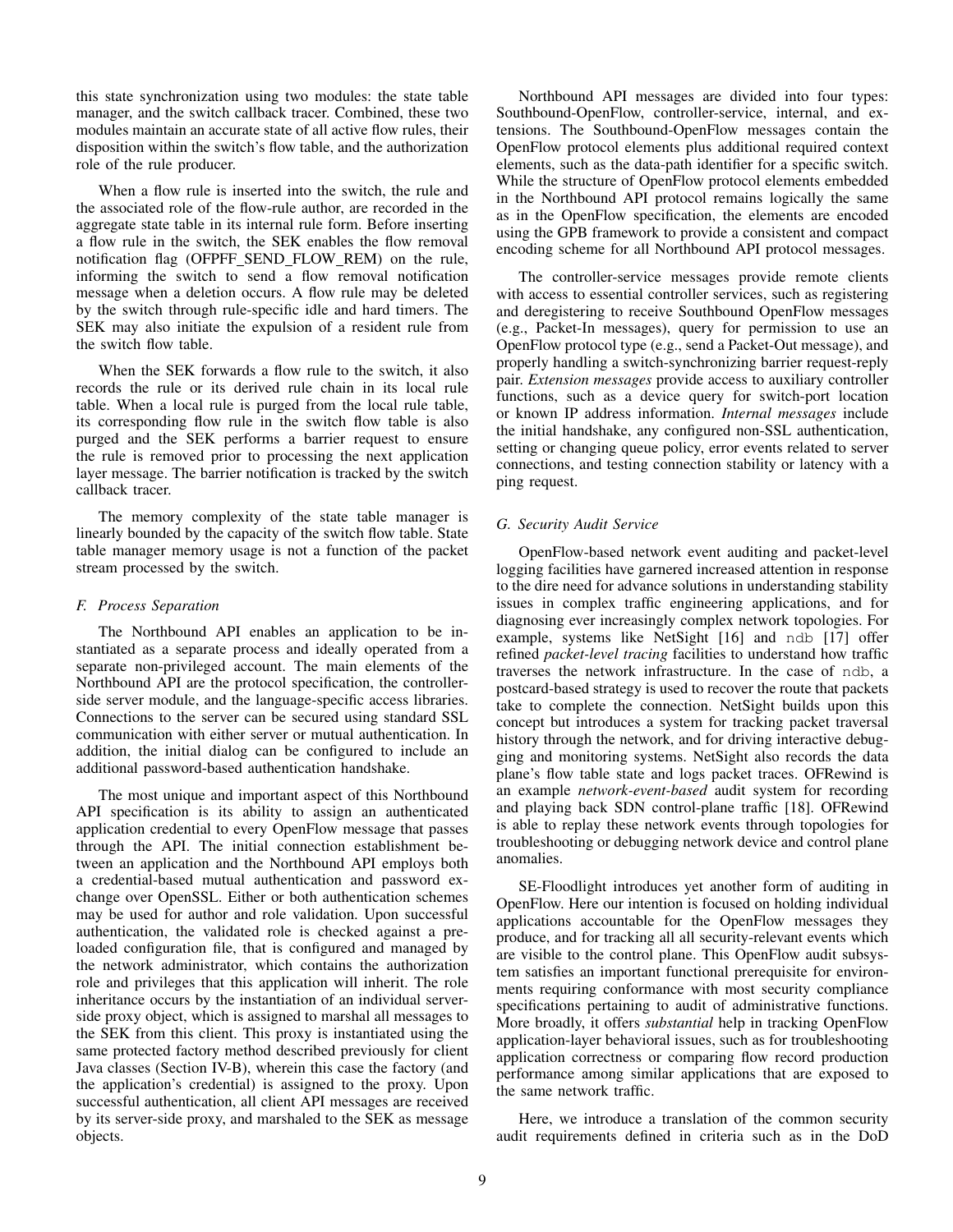TCSEC standard [19] into the context of the OpenFlow control layer. In doing so, we enumerate the following security-relevant auditable events, which are both necessary and present in this audit subsystem:

- use of identification and authentication events
- flow-rule modification events
- flow-rule conflict resolutions
- flow-rule delete and error notifications
- alterations to the configuration of the switch or controller, including application REST APIs
- packet in and out transactions
- statistics requests and replies
- use of vendor specific switch functions
- shutdown, startup, and connection to the audit subsystem
- SEK-specific application permission grant and denial events
- audit API used to add auditable event

The audit records are variant-prefixed binary Google Protocol Buffer records, compatible with the protobuf-2.5.0 specification [20]. Floodlight modules may obtain access to the audit control service (e.g., for administrative application developers) using an audit logger factory from Floodlight's service registry. Use of the audit API is restricted through the SEK permissions service and, by default, audit messages require a minimum SEC authorization role. Through the audit factory, Floodlight modules can create and write audit events and configure the audit service.

For each audit record, SEK reports the event time, message type, full message content, the application credential, the disposition (outcome) of the message, and optional messagespecific field attributes. The audit service leverages the application authentication service to provide the digitally validated identity of the application that produced the event, or a switch identifier to uniquely identify switch-initiated audit events.

Finally, the audit subsystem provides facilities for audit event selection, event output management, and audit queue exhaustion recovery strategy. The recovery strategy offers either a configurable event *drop* policy or a *system halt* policy, in which all control layer processing is halted until the audit queue is consumed to a low-water mark. System halting when audit exhaustion occurs has been the required mode in military standards for operating system audit services, such as defined in the DoD TCSEC standard [19]. For completeness, the drop policy enables LIFO or FIFO discard, discard preferential selection based on event type, and the queue high and low watermark definitions for discard activation.

# V. FUNCTIONALITY ASSESSMENT

In this section we consider the functional aspects of SE-Floodlight's features, both through a real use-case scenario and through a brief summary of security feature validation testing.

# *A. A Multi-application Use Case*

Designing an OpenFlow control layer capable of securely managing multi-app network configurations allows operators to fields OF security apps in parallel with other network applications. While the security app may be deployed to detect and mitigate threats to network operations, there is



Fig. 3. The topology of a self-defending wireless network that uses SE-Floodlight to manage an anti-malware security service, called BotHunter, in parallel with a learning switch application. Combined, the applications manage wireless network traffic within our laboratory and automatically quarantine all flows to and from a local wireless client when BotHunter detects that the wireless client is infected with malware.

still the basic need for an independent app to handle all of the foreground non-malicious flow request. One real-world live deployment scenario of SE-Floodlight has been deployed within our laboratory as a publicly available wireless network access point manager. We refer to this deployment instance as an example self-defending wireless network. The network topology is shown in Figure 3.

The data plane of the OpenFlow-based wireless network is implemented using the software switch OpenVswitch, which connects a set of 802.11b access points to the Internet. SE-Floodlight implements a control layer, which runs two Open-Flow applications. The first app is a variant of the Floodlight learning switch, operating with the APP security role, and is used to forward network flows from wireless clients on to the laboratory gateway. The second app is actually composed of three independent applications. BotHunter monitors a logical switch span port, analyzing all traffic from the wireless clients. BotHunter applies its dialog correlation algorithm to identify local wireless clients operating in a manner that is consistent with coordination-centric malware [21]. When BotHunter produces an infection profile, the profile is forwarded to BHResponder, which implements a simple policymatching algorithm to decide whether the local asset should be quarantined from the network. If so, BHResponder sends a quarantine security directive that identifies the IP address of the local wireless client to the SDN Security Actuator.

The SDN Security Actuator is an OpenFlow application operating with the SEC role, and uses the SE-Floodlight Northbound API to communicate with SE-Floodlight. When activated, it registers a callback to receive notification of all flow requests to and from the infected client. All connection to and from the client are then denied, except those involving DNS and Web requests. These client flows are redirected to a quarantine notification web page, indicating that the user should speak to the site administrator as soon as possible.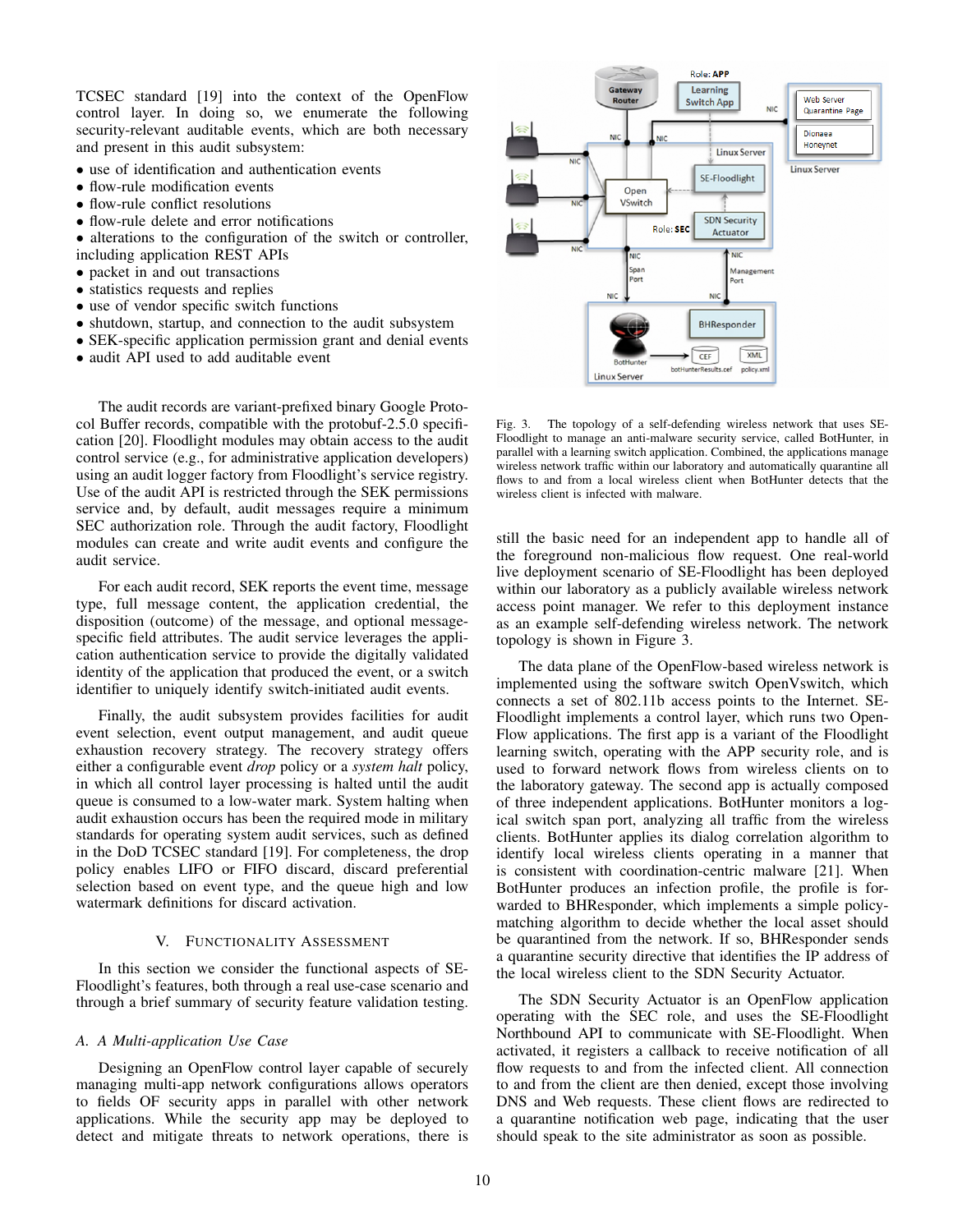

Fig. 4. Data flow for malicious traffic redirection

#### *B. Functional Evaluation*

Table II summarizes blackbox validation testing conducted on the various security mechanisms designed within SE-Floodlight.

| <b>Features</b> | <b>Functional Tests</b>                        |
|-----------------|------------------------------------------------|
| Role-based      | 1: Rule rejection due to insufficient priority |
| Authorization   |                                                |
| <b>RCA</b>      | 2: Dynamic flow tunnel via tail chaining       |
| Audit service   | 3: Audit log record generation                 |
| Module          | 4: Application credential validation           |
| Authentication  | 5: Remote application using NB API             |
|                 | authentication                                 |
| <b>TADIE</b>    | CHMMARY OF TESTS FOR EVALUATING THE            |

TABLE II. SUMMARY OF TESTS FOR EVALUATING THE SECURITY FUNCTIONALITIES OF SE-FLOODLIGHT

Test 1: Rule rejection due to insufficient priority: To test the detection of a direct rule conflict, we establish a network flow policy in which a security application installs a rule to prevent an external entity from communicating with an internal asset. We illustrate our example scenario in Figure 4.

We establish a test case in which malicious host A would like to connect to the internal host  $B$ , but is prevented from doing so via a flow rule that is inserted by an OF application running with the SEC authorization role. Next, an application operating at a lower authorization role (Non-Sec app in Figure 4) registers for PACKET\_IN for flows originated from host A. Upon receipt of a matching flows, the application inserts a flow rule to rewrite  $C$ 's IP addresses to  $B$ , thereby causing the flow to be diverted from  $C$  to  $B$ .

When running the malicious application with the (original) Floodlight controller, network traffic from the adversarycontrolled external IP address succeeds in communicating with a host in the internal network. When SE-Floodlight is used, the conflict between the candidate flow rule and the SEC application's flow rule is detected, causing the SEK to determine that the candidate flow rule possesses insufficient authority to displace the drop rule.

Test 2: Dynamic flow tunnel via tail chaining: We evaluate the ability of SE-Floodlight to recognize conflicts that arise when the candidate rule combines to form a rule chain with existing resident rules. Here, the candidate rule does not independently violate an existing rule policy. However, when it combines with a set of existing resident flow rules, they form a virtual flow logic (captured by the RCA *synthetic rule*, Section IV-C2 for this chain) that is found to conflict with an existing flow rule. Note that the synthetic rule is assigned the lowest authorization role of all rules in the chain, such that if it is found to be lower than the conflicting rule, then our candidate rule is rejected.

We begin this test with three rules currently resident in the switch flow table:

> ADMIN Rule #1:  $A$  to  $B$ ; drop ADMIN Rule #2:  $A$  to  $C$ ; set  $A$  to  $A'$ , output to table SEC Rule #3:  $A'$  to  $C$ ; set  $C$  to  $B$ , output to table

The first rule indicates that all flows from A to B should be filtered from our network. However, rules 2 and 3 contain logic to transform the source address from  $A$  to  $A'$  and from  $C$  to  $B$ . Next, an application running with the APP authorization role submits a flow that states:

APP Rule #4: 
$$
A'
$$
 to  $B$ ; forward

This rule, does not directly violate any of the existing resident rules. However, when combined with rules 2 and 3, rule 4 produces a tail chain that creates a synthetic rule that inherits the lowest authorization role, APP, and which forms the logical flow rule:

APP Synthetic Rule:  $(A, A')$  to  $(C, B)$ ; forward

In the synthetic rule we show all attributes that the set transformations in rules 2-4, produce. That is, A is transformed to  $A'$  in rule 2, and  $C$  is transformed to  $B$  in rule 3. When the synthetic rule is compared to ADMIN rule 1, the candidate rule is found to produce an logical conflict with rule 1, and the candidate rule is therefore rejected.

With Floodlight, all rules in this scenario are successfully inserted into the flow table. When a flow is submitted to Floodlight from  $A$  to  $C$ , the flow is then faithfully tunneled from A to B, even though flow rule 1 (A to B; drop) prohibits this flow. With SE-Floodlight, rules 1-3 are successfully inserted into the flow table. However, on evaluation of rule 4, RCA computes the tail chain between the candidate and rules 2- 3, determines that the result chain is in conflict with rule 1, and rejects rule 4 because the synthetic rule derives a lower authorization role than rule 1.

Test 3: Audit log record generation: The security audit service of SE-Floodlight can be configured to log controller security-relevant events of interest to the users. The audit log may be useful for network troubleshooting as well as a data source for security monitoring. We performed a test with the StaticFlowPusher Floodlight module, which provided a REST API for modifying flow tables. Also, we granted the PACKET OUT privilege to the module. Figure 5 depicts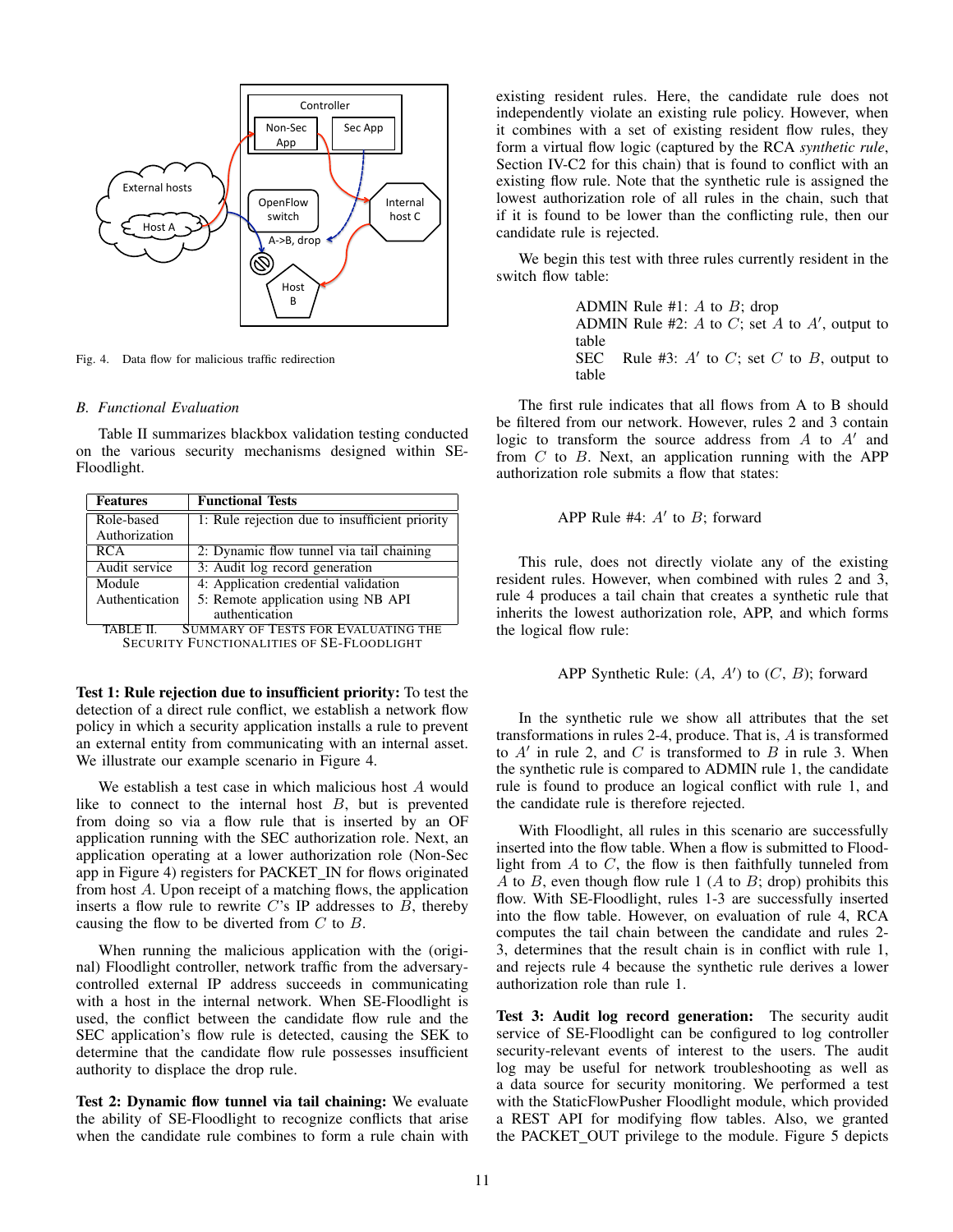an audit log record generated when we used the module to manually add a flow rule to a switch, with part of the Southbound OpenFlow message truncated.

```
posixTime: 2014-05-05T11:22:33.444
.<br>agentID: "n.f.security.SEFloodlight"
instanceID: "n.f.security.SEFloodlight@29422384"
status: INFO
detail {
  category: "OF"
  instanceID: "n.f.s.SEStaticFlowEntryLoader@197ebe66"
  clientID: "SEStaticFlowEntryLoader"
 group: "packetOut"
  memberID: "packetOut"
}
sbOFMessage {
  datapathID: 00:00:00:00:00:01 (1)
  ofMessage {
   ofType: FLOW_MOD
  ...
```
Fig. 5. Example audit log record

Test 4: Application credential validation: To counter the threats in which an adversary may forge an application or may compromise the integrity of an existing one, SE-Floodlight employs credential files for applications. Our test involves creating new applications and modifying existing applications.

With Floodlight, which does not support the notion of application credentials, we could create new applications and modify existing ones, and successfully ran the applications. With SE-Floodlight, the newly created applications (for which we did not create credential files) and the modified applications (for which we did not regenerate the corresponding credential files) failed to run.

Test 5: Remote application using NB API authentication: The Northbound API supports mutually authenticated connections between northbound client and SE-Floodlight, including two types of authentication: password-based and SSLcertificate-based. Also, Northbound authentication enables the use of the verified client identifier as the member ID for SE-Floodlight. We performed a test that involves running an application on a remote machine sending a password over a secure connection to perform authentication with SE-Floodlight using the Northbound API.

While Floodlight supports a REST API for remote message exchange, this interface does not support fine-grained application authentication. SE-Floodlight's module authentication service is designed to support individual authentication of applications. With SE-Floodlight, we showed that a remote application that did not have the right authentication token was prevented from performing any actions against OpenFlow switches using SE-Floodlight.

# VI. PERFORMANCE EVALUATION

We conducted experiments to measure the latency overhead for our prototype implementation of SE-Floodlight. We define *latency* as the time that SEK takes to perform flow table maintenance and RCA resolution for a new flow rule insertion.

In our experiments, we ran an OpenFlow controller on a Linux machine, and ran Open vSwitch (a software-based OpenFlow switch; http://openvswitch.org) on another Linux machine. By using separate machines for the controller and the switch, we can more accurately measure the performance



Fig. 6. Cumulative distribution function for the latency of adding new flows

of the controller without being affected by the switch activities that do not involve the controller. To measure the latency, we implemented a timing module for SE-Floodlight, which provides a REST API for obtaining the statistics of the latency measurements.

We used nmap (http://www.nmap.org) on a host  $S$  to send UDP packets to random unique ports of another host D. On host D, we ran the discard service listening to a specified port, and configured iptables to redirect UDP traffic for a range of ports to the discard service port. Also, we employed a purposebuilt IP-address-based learning switch module for Floodlight that generated flowmods with source and destination IP address fields, source and destination ports, and the protocol. Recall that the overhead of RCA is a function of the number of active flow rules. Thus, we constructed these flowmods not to timeout to create a worst case scenario for SE-Floodlight.

To measure the latency overhead of SE-Floodlight as a function of the number of new flow rules, we conducted a series of tests in which we created different number of flow rules starting with an empty flow table. Figure 6 depicts the latency CDF for the tests, with the X-axis corresponding to latency (milliseconds) for adding new flow rules and the Yaxis corresponding to the cumulative percentage.

The results (as shown in Figure 6) indicate that the maximum latency pertaining to the majority of the flows remained relatively flat as we increased the number of new flow rules in the experiment. This suggests that our implementation has good scaling properties. The figure also illustrates that the addition of most new flows incurs an additional overhead of approximately 35 ms. Despite being an unoptimized prototype implementation, our flow management overheads seem to be in line with measured median inter-arrival times, for new flows in a datacenter, of around 30 ms [22].

# VII. LIMITATIONS AND DISCUSSION

We have scoped the central security objective of this paper to that of reconciling the need for a reliably enforced security policy against the ability for SDN applications to deliver highly dynamic traffic flow management. Our securityenhanced controller, SE-Floodlight, does not enforce noninterference among co-resident applications; interference is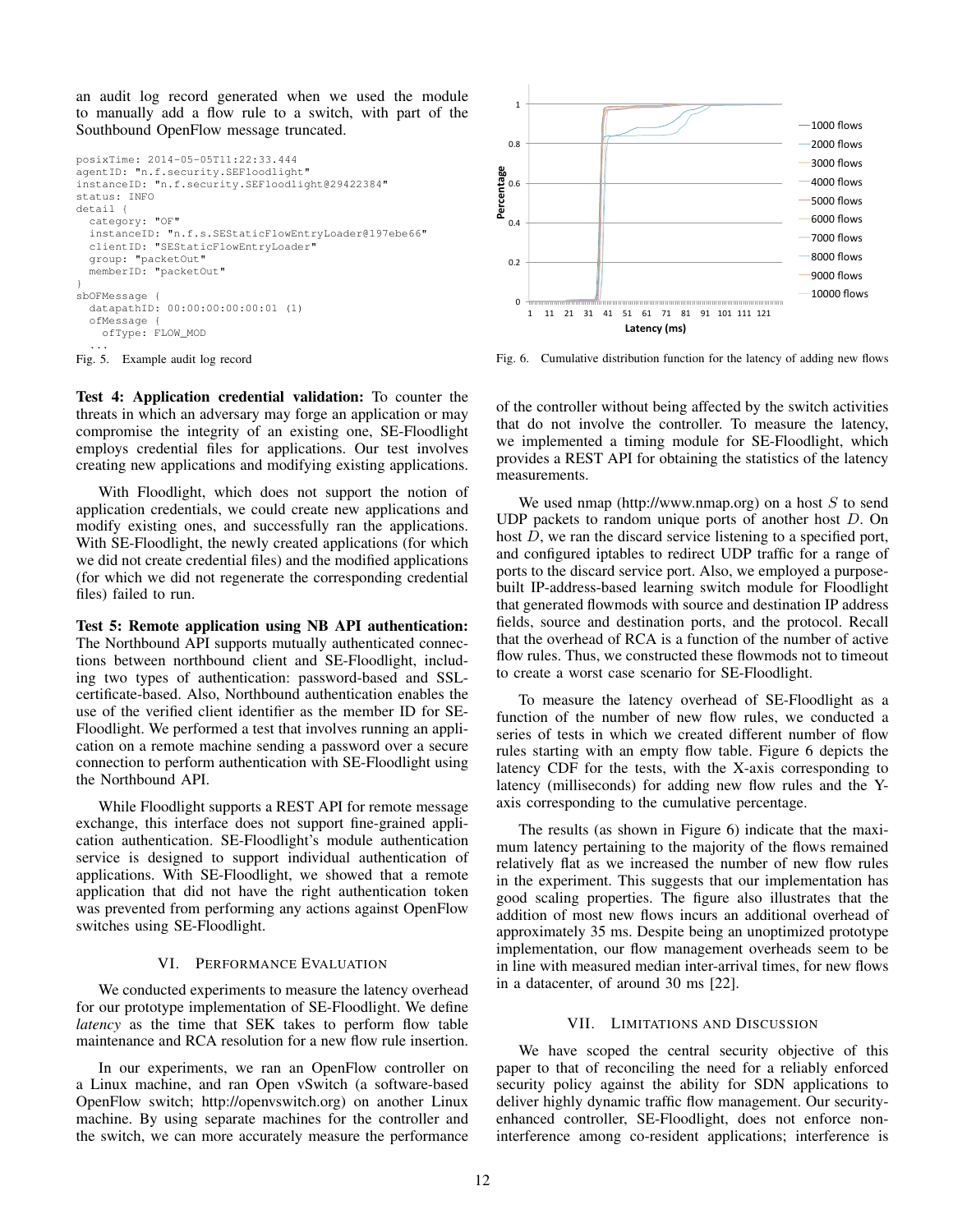explicitly allowed, as applications may override each other, depending on their respective authorizations. Neither does SE-Floodlight prevent disclosure of the operations performed by peer applications. For example, applications may observe flow rule delete notifications produced from peer applications. SE-Floodlight does not safeguard the SDN-stack from actions that would cause it to halt operations. SDN *resilience* at the data plane is explored in [23], which is complementary to our *security-focused* design solution.

This design presentation also does not discuss the administrative responsibilities in configuring and operating a secure control layer in an operational deployment scenario. For example, SE-Floodlight *can* be deployed in a manner that would enable a malicious application to bypass or corrupt the SEK (e.g., employing an application with embedded JNI designed to alter the control layer state). However, SE-Floodlight's Northbound API enables applications to be run in a separate process context, and ideally within a separate user account. Thus, SE-Floodlight is configurable to provide strong privilege separation between the controller and the applications that it mediates.

# VIII. RELATED WORK

SE-Floodlight is built over the foundations laid by previous studies such as Ethane [24], SANE [25] and 4D [26] that first made the case for control-flow separation and cleanslate design of the Internet and catalyzed the development of OpenFlow. We build our system on Floodlight, which is an open-source OF controller [4]; however, our methodology could be extended to other architectures like Beacon [5], Maestro [27], and DevoFlow [28]. A more basic version of our system implementation on the NOX controller was described in a workshop version of our paper [15]. FlowVisor [6] is a platform-independent OF controller that seeks to ensure noninterference *across* different logical planes (slices) but does not instantiate network security constraints *within* a slice. It is possible that an OF application could use packet modification functions to result in flow rules that are applied across multiple network switches within the same slice. In such cases, we need a security enforcement kernel such as SE-Floodlight to resolve conflicts.

The problem of routing misconfigurations has been well studied in the context of traditional enterprise monitoring and inter-domain routing protocols For example, researchers have investigated the problem of modeling network devices to conduct reachability analysis [29], [30], firewall configuration using decision diagrams [31] and test case generators [32], [33]. The router configuration checker (rcc) uses constraint solving and static analysis to find faults in BGP configurations [34].

The need for better policy validation and enforcement mechanisms in SDN networks has been touched on by prior and concurrent research efforts on dynamic access control [35], automated application testing [36] and language abstractions to guarantee consistency of flow updates [37]. In addition, there are multiple competing efforts that build a control plane for middleboxes and argue for decoupling middleboxes from controllers [38], [39], [40]. In our workshop paper [15], we presented a conflict analysis algorithm and the need for a security enforcement kernel. This paper presents an alternate conflict analysis algorithm with improved computational performance (logarithmic vs. linear) and support for multi-switch deployments.

The FlowChecker system encodes OpenFlow flow tables into Binary Decision Diagrams (BDD) and uses model checking [41] to verify security properties. Veriflow is a real-time system that slices flow rules into equivalence classes to efficiently check for invariant property violations [11]. However, the evaluation of FlowChecker and Veriflow do not consider handling of *set* action commands, which we consider to be a significant distinguisher for OpenFlow networks, i.e., these systems do not handle recursive rewrite rules that result in dynamic flow tunnels, as described in Section II. *Header space analysis* is an offline static analysis technique for detecting network misconfigurations [42]. A recent paper, extends HSA for inline rule-conflict detection and resolution in the context of firewalls. Their system faces similar challenges to ours in terms of detecting rule conflict violations. However, their goal is to build more robust firewalls for SDN environments and does not deal with the problem of conflict resolution among competing OpenFlow applications. Further, they operate on single-switch environments and their algorithm does not handle inter-table dependencies [43].

#### IX. CONCLUSION

While OpenFlow has gained much attention in the network research community, and arguably a fair amount of momentum among modern network designers, the OpenFlow protocol and its current control-layer implementations are significantly lacking in an ability to support multiple applications within a single network. We surveyed the security challenges involved in not just managing competing OF apps within a single network, but design an extensive set of features that would enable a multi-apps OpenFlow network to run in a sensitive network computing environment that must meet stringent security requirements.

The central contribution of this work is the presentation of a reference implementation of a security-enhanced controller, called SE-Floodlight. We introduce the notion of OF-app security roles and an OpenFlow-specific permission model to cover all OpenFlow message exchanges between apps and the data plane. We also introduce the *Rule-chain Conflict Analysis* algorithm, which is an inline flow-rule conflict detection algorithm capable of identify invariant property violations in recursive flow-rule logic chains that arise from OpenFlow's virtual circuit facilities. We propose a role-based hierarchical resolution strategy that resolves conflicts, and a Northbound API that provides authenticated per-message credentials. Finally, we introduce an application-layer audit subsystem into the OpenFlow control layer, and define the mapping of events and audit attributes necessary to satisfy common security-audit requirements.

In August 2013, we released an early prototype of SE-Floodlight on the Internet, which has received over 300 downloads. The prototype is intended to stand as a reference implementations of our ongoing research toward future *secure* SDN infrastructures. We intend this work to help accelerate the eventual development of a robust OpenFlow control layer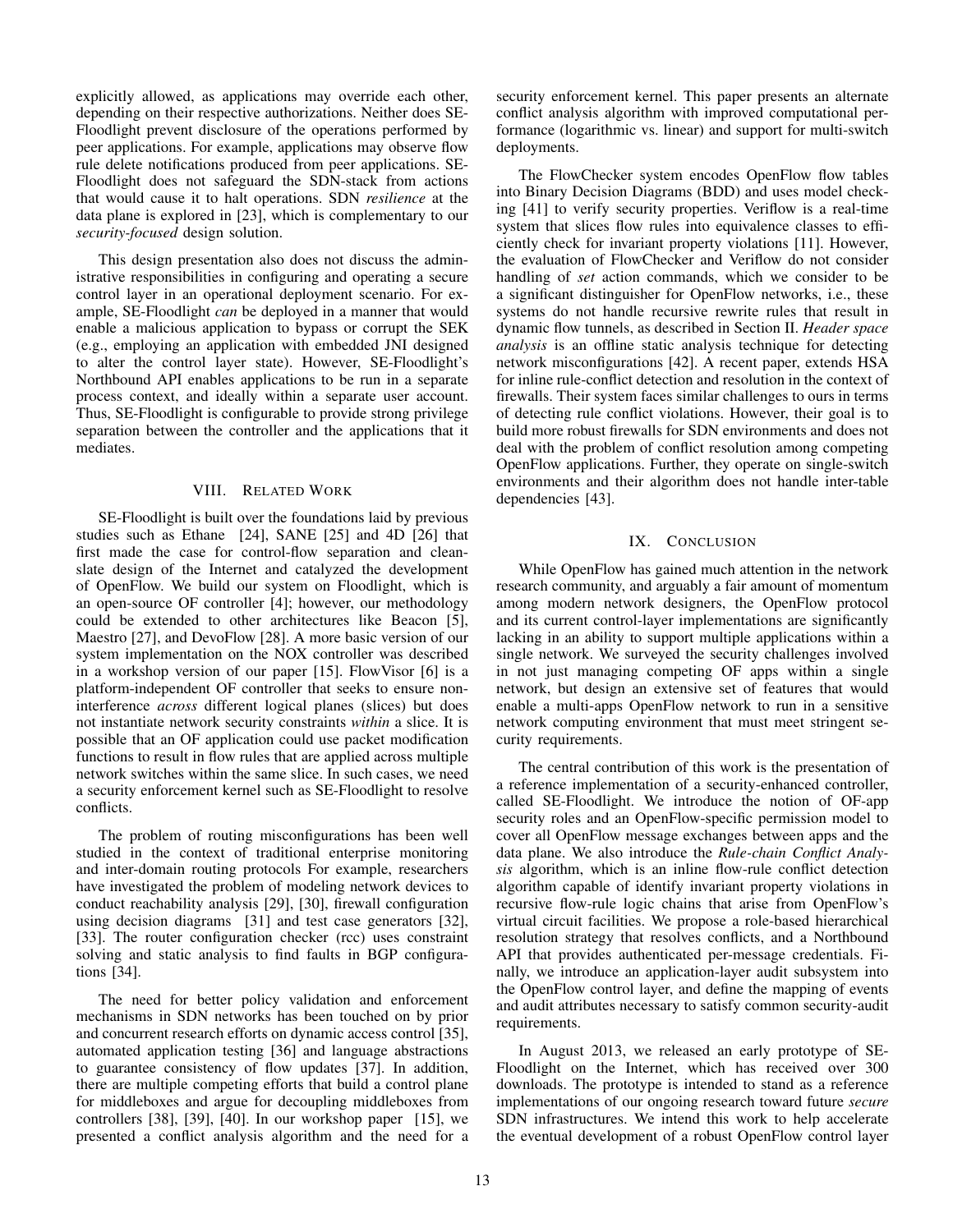that can make compelling SDN-enabled security applications available in the networks that need them most.

# X. ACKNOWLEDGMENTS

The authors would like to gratefully acknowledge fruitful discussions with Guofei Gu, Andrew Moore, Peter Neumann, and Seungwon Shin during various stages of this project. The work described in this paper was sponsored by the Defense Advanced Research Projects Agency (DARPA) MRC2 Program and the Air Force Research Laboratory (AFRL), under contract FA8750-11-C-0249. The views, opinions, and/or findings contained in this paper are those of the authors and should not be interpreted as representing the official views or policies, either expressed or implied, of the Defense Advanced Research Projects Agency or the Department of Defense.

#### **REFERENCES**

- [1] N. McKeown, T. Anderson, H. Balakrishnan, G. Parulkar, L. Peterson, J. Rexford, S. Shenker, and J. Turner, "OpenFlow: Enabling Innovation in Campus Networks," in *Proceedings of ACM Computer Communications Review*, April 2008.
- [2] POX, "Python network controller," http://www.noxrepo.org/pox/aboutpox/.
- [3] N. Gude, T. Koponen, J. Pettit, B. Pfaff, M. Casado, N. McKeown, and S. Shenker, "NOX: Towards an Operating System for Networks," in *Proceedings of ACM Computer Communications Review*, July 2008.
- [4] FloodLight, "Open SDN controller," http://floodlight.openflowhub.org/.
- [5] D. Erickson, "The beacon openflow controller," in *Proceedings of the Second ACM SIGCOMM Workshop on Hot Topics in Software Defined Networking*, 2013.
- [6] R. Sherwood, G. Gibb, K.-K. Yap, G. Appenzeller, M. Casado, N. McKeown, and G. Parulkar, "Can the Production Network Be the Testbed," in *Proceedings of the Usenix Symposium on Operating System Design and Implementation (OSDI)*, 2010.
- [7] S. Jain, A. Kumar, S. Mandal, J. Ong, L. Poutievski, A. Singh, S. Venkata, J. Wanderer, J. Zhou, M. Zhu, J. Zolla, U. Hölzle, S. Stuart, and A. Vahdat, "B4: Experience with a Globally-deployed Software Defined WAN," in *Proceedings of ACM SIGCOMM*, 2013.
- [8] S. Shin, P. Porras, V. Yegneswaran, M. Fong, G. Gu, and M. Tyson, "Fresco: Modular composable security services for software-defined networks," in *Proceedings of the 20th Annual Network and Distributed System Security Symposium (NDSS'13)*, February 2013.
- [9] OpenFlowHub, "BEACON," http://www.openflowhub.org/display/ Beacon.
- [10] S. K. Fayazbakhsh, V. Sekar, M. Yu, and J. C. Mogul, "FlowTags: Enforcing Network-wide Policies in the Presence of Dynamic Middlebox Actions," in *Proceedings of the Second ACM SIGCOMM Workshop on Hot Topics in Software Defined Networking*, 2013.
- [11] A. Khurshid, W. Zhou, M. Caesar, and P. B. Godfrey, "VeriFlow: Verifying Network-Wide Invariants in Real Time," in *Proceedings of ACM Sigcomm HotSDN Workshop*, 2012.
- [12] VArmour, http://www.varmour.com/.
- [13] S. Shin, Y. Song, T. Lee, S. Lee, J. Chung, P. Porras, V. Yegneswaran, J. Noh, and B. B. Kang, "Rosemary: A robust, secure, and highperformance network operating system," in *Proceedings of the ACM SIGSAC Conference on Computer Communications Security*, ser. CCS, 2014.
- [14] Open Networking Foundation Northbound Interfaces Working Group, https://www.opennetworking.org/images/stories/downloads/workinggroups/charter-nbi.pdf/.
- [15] P. Porras, S. Shin, V. Yegneswaran, M. Fong, M. Tyson, and G. Gu, "A Security Enforcement Kernel for OpenFlow Networks," in *Proceedings of the ACM SIGCOMM Workshop on Hot Topics in Software Defined Networking (HotSDN)*, 2012.
- [16] N. Handigol, B. Heller, V. Jeyakumar, D. Mazieres, and N. McKeown, "I Know What Your Packet Did Last Hop: Using Packet Histories to Troubleshoot Networks ," in *Proceedings of the Usenix Symposium on Operating System Design and Implementation*, 2014.
- [17] N. Handigol, B. Heller, V. Jeyakumar, D. Maziéres, and N. McKeown, "Where is the debugger for my software-defined network?" in *Proceedings of the First Workshop on Hot Topics in Software Defined Networks*, ser. HotSDN '12. ACM, 2012.
- [18] A. Wundsam, D. Levin, S. Seetharaman, and A. Feldmann, "Ofrewind: Enabling record and replay troubleshooting for networks," in *Proceedings of the 2011 USENIX Conference on USENIX Annual Technical Conference*, ser. USENIXATC'11. USENIX Association, 2011.
- [19] Department of Defense, *Trusted Computer System Evaluation Criteria*, Dec. 1985.
- [20] K. Varda, "Protocol buffers: Google's data interchange format," Google, Tech. Rep., 2008. [Online]. Available: http://google-opensource. blogspot.com/2008/07/protocol-buffers-googles-data.html
- [21] G. Gu, P. Porras, V. Yegneswaran, M. Fong, and W. Lee, "BotHunter: Detecting Malware Infection Through IDS-driven Dialog Correlation," in *Proceedings of 16th USENIX Security Symposium on USENIX Security Symposium*, 2007.
- [22] S. Kandula, S. Sengupta, A. Greenberg, and P. Patel, "The nature of datacenter traffic: Measurements and analysis," in *In Proceedings of Usenix/ACM IMC*, 2009.
- [23] S. Shin, V. Yegneswaran, P. Porras, and G. Gu, "Avant-guard: Scalable and vigilant switch flow management in software-defined networks," in *Proceedings of the 2013 ACM SIGSAC Conference on Computer Communications Security*, ser. CCS, 2013.
- [24] M. Casado, M. J. Freedman, J. Pettit, J. Luo, N. McKeown, and S. Shenker, "Ethane: Taking Control of the Enterprise," in *Proceedings of ACM SIGCOMM*, 2007.
- [25] M. Casado, T. Garfinkel, M. Freedman, A. Akella, D. Boneh, N. McKeowon, and S. Shenker, "SANE: A Protection Architecture for Enterprise Networks," in *Proceedings of the Usenix Security Symposium*, 2006.
- [26] A. Greenberg, G. Hjalmtysson, D. A. Maltz, A. Myers, J. Rexford, G. Xie, H. Yan, J. Zhan, and H. Zhang, "A Clean Slate 4D Approach to Network Control and Management," in *Proceedings of ACM Computer Communications Review*, 2005.
- [27] Z. Cai, A. L. Cox, and T. E. Ng, "Maestro: A System for Scalable OpenFlow Control," in *Rice University Technical Report*, 2010.
- [28] J. C. Mogul, J. Tourrilhes, P. Yalagandula, P. Sharma, A. R. Curtis, and S. Banerjee, "DevoFlow: Cost-effective Flow Management for High Performance Enterprise Networks," in *Proceedings of the 10th ACM Workshop on Hot Topics in Networks (HotNets)*, 2010.
- [29] E. Al-shaer, W. Marrero, A. El-atawy, and K. Elbadawi, "Network Configuration in A Box: Towards End-to-End Verification of Network Reachability and Security," in *Proceedings of the IEEE International Conference on Network Protocols*, 2009.
- [30] G. Xie, J. Zhan, D. Maltz, H. Zhang, A. Greenberg, G. Hjalmtysson, and J. Rexford, "On Static Reachability Analysis of IP Networks," in *Proceeding of IEEE INFOCOM*, 2005.
- [31] A. Liu, "Formal Verification of Firewall Policies," in *Proceedings of the International Conference on Communications (ICC)*, 2008.
- [32] D. Senn, D. Basin, and G. Caronni, "Firewall Conformance Testing," in *Proceedings of the IFIP TestCom*, 2005.
- [33] A. El-atawy, T. Samak, Z. Wali, E. Al-shaer, F. Lin, C. Pham, and S. Li, "An Automated Framework for Validating Firewall Policy Enforcement," Tech. Rep., 2007.
- [34] N. Feamster and H. Balakrishnan, "Detecting BGP Configuration Faults with Static Analysis," in *Proceedings of the Usenix Symposium on Network Systems Design and Implementation*, 2005.
- [35] A. Nayak, A. Reimers, N. Feamster, and R. Clark, "Resonance: Dynamic Access Control for Enterprise Networks," in *Proceedings of the 1st ACM SIGCOMM WREN Workshop*, 2009.
- [36] M. Canini, D. Venzano, P. Peresini, D. Kostic, and J. Rexford, "A NICE Way to Test OpenFlow Applications," in *Proceedings of the Symposium on Network Systems Design and Implementation*, 2012.
- [37] M. Reitblatt, N. Foster, J. Rexford, and D. Walker, "Consistent Update